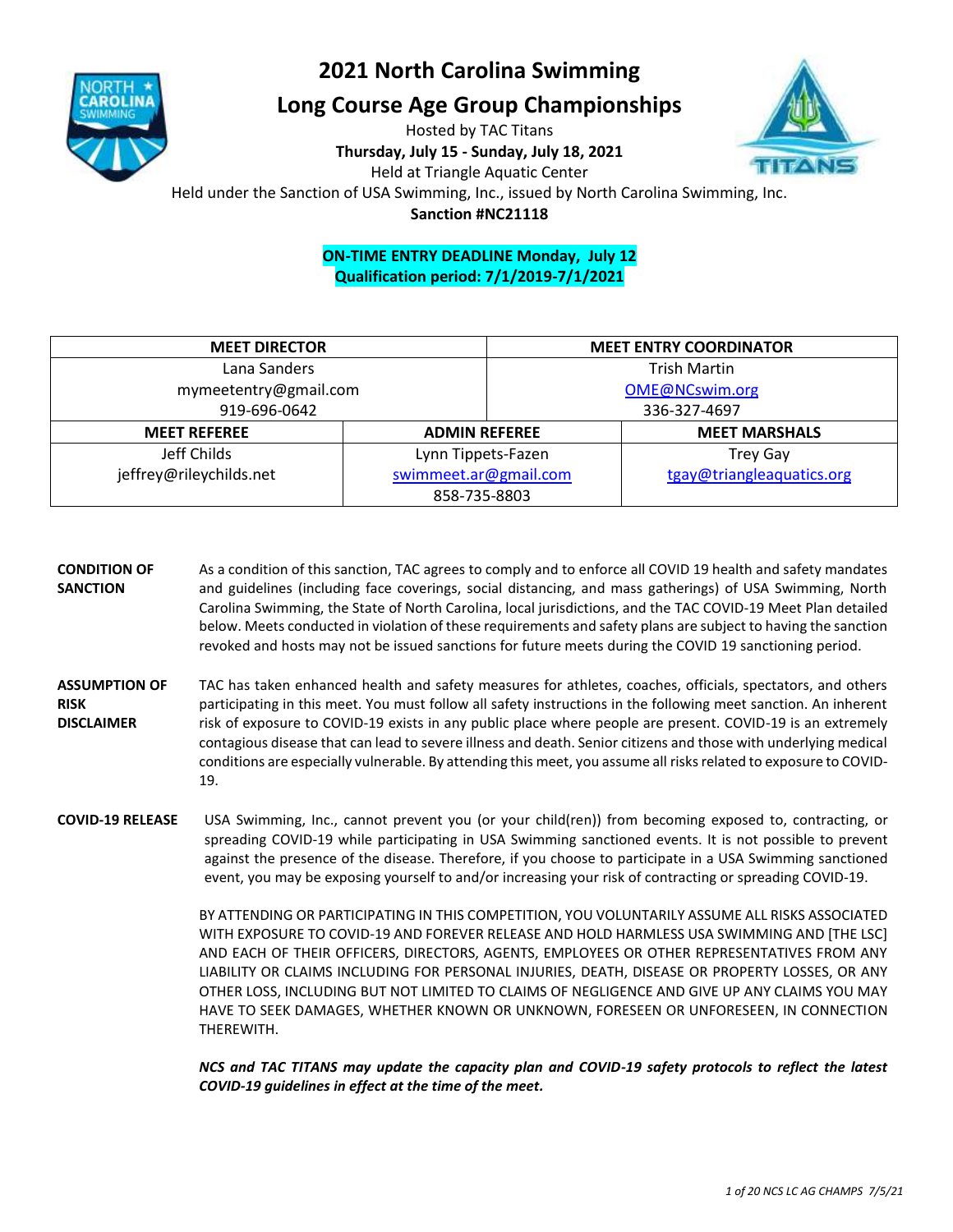|                                                                                      | <b>TAC COVID-19 MEET PLAN</b>                                                                                                                                                                                                                                                                                                                                                                                                                                                                                                                                                                                                                                                                                                                                                                                                                                                                                             |  |  |  |  |  |  |  |
|--------------------------------------------------------------------------------------|---------------------------------------------------------------------------------------------------------------------------------------------------------------------------------------------------------------------------------------------------------------------------------------------------------------------------------------------------------------------------------------------------------------------------------------------------------------------------------------------------------------------------------------------------------------------------------------------------------------------------------------------------------------------------------------------------------------------------------------------------------------------------------------------------------------------------------------------------------------------------------------------------------------------------|--|--|--|--|--|--|--|
| <b>COMPLIANCE IS</b><br>A CONDITION OF<br><b>SANCTION</b>                            | Failure to comply with the submitted COVID-19 Meet Plan including but not limited to the proper use of face<br>coverings or disregarding directions from a meet marshal, facility personnel, or meet official, could result in the<br>sanction being rescinded and possible denial of future sanctions.                                                                                                                                                                                                                                                                                                                                                                                                                                                                                                                                                                                                                   |  |  |  |  |  |  |  |
| <b>NCS FACE</b><br><b>COVERING</b><br><b>STATEMENT</b>                               | Following new CDC recommendations and the North Carolina Governor's latest Executive Order issued May 14,<br>2021, North Carolina Swimming has revised guidance on the use of face coverings at USA Swimming activities as<br>follows:                                                                                                                                                                                                                                                                                                                                                                                                                                                                                                                                                                                                                                                                                    |  |  |  |  |  |  |  |
|                                                                                      | $\bullet$<br>North Carolina Swimming strongly recommends that partially vaccinated or unvaccinated individuals<br>continue to wear face coverings and practice social distancing at all swimming activities.<br>Other individuals are welcome to continue wearing face coverings for personal comfort.<br>$\bullet$<br>NCS clubs may require that participants wear face coverings and observe social distancing at meets that<br>$\bullet$<br>they host.<br>NCS members are expected to comply with all COVID-19 safety guidelines from USA Swimming, North<br>٠<br>Carolina Swimming, the State of North Carolina, local jurisdictions, aquatic facilities, and member clubs.                                                                                                                                                                                                                                           |  |  |  |  |  |  |  |
| <b>FACILITY and</b><br><b>HOST TEAM</b><br><b>REQUIREMENTS</b>                       | TAC TITANS has discussed specific health and safety procedures with the venue management. At this time, the<br>facility and TAC TITANS have the following additional requirements listed below. Compliance with the most<br>current guidelines from USA Swimming, North Carolina Swimming, CDC, State and Local jurisdictions will be<br>maintained throughout the duration of the meet.                                                                                                                                                                                                                                                                                                                                                                                                                                                                                                                                  |  |  |  |  |  |  |  |
|                                                                                      | The Triangle Aquatic center requires that all meet participants - swimmers, coaches, officials and<br>$\bullet$<br>volunteers - wear face coverings at all times while in the Facility. Swimmers on deck preparing to enter<br>the water and immediately exiting the water and the on-duty lifeguards are the only noted exceptions to<br>this policy.<br>There will be 360 athletes allowed per session.<br>$\bullet$<br>There will be 200 swimmers in the water per warm-up session with a maximum of fifteen (15) swimmers<br>$\bullet$<br>per lane LC and eight (8) swimmers per lane SC in the water for all warmup/warm downs. Teams will be<br>assigned lane space based on the number of entries, and all teams should be aware that they may NOT<br>have access to warm up lanes in the LC pool and "relay only" swimmers may have a later<br>arrival/warmup time to ease congestion during pre-session warmups. |  |  |  |  |  |  |  |
|                                                                                      | COVID-19 safety protocols may be updated by NCS and/or TAC TITANS to reflect the latest COVID-19 guidelines<br>in effect at the time of the meet.                                                                                                                                                                                                                                                                                                                                                                                                                                                                                                                                                                                                                                                                                                                                                                         |  |  |  |  |  |  |  |
| <b>MEET</b><br><b>PERSONNEL</b>                                                      | Meet Personnel for each session will include:<br>Meet Marshalls (Meet Volunteers): Marshals will be on deck and responsible for maintaining the maximum<br>٠<br>number of swimmers per lane for all warmup/warm-down. Marshals will also be responsible for maintaining<br>COVID protocol the Stadium/Atrium. Meet Marshals must be in position 15 minutes before the start of<br>the FIRST warmups and work through the entire session.<br>Timers (Meet Volunteers): Two (2) per lane each with both a button and a watch plus a head and backup<br>$\bullet$<br>timers with two watches each.<br>Announcer (Meet Volunteer): Act as Clerk of Course to announce when swimmers enter the pool deck.<br>٠<br>Other meet/facility personnel and volunteers as needed to provide adequate implementation of meet<br>$\bullet$<br>protocols and monitoring of health and safety protocols.                                   |  |  |  |  |  |  |  |
|                                                                                      | Volunteer/Officials' Check-In for the meet be inside the TAC lobby. Sponsor and/or vendor tables will be located<br>outside at this event.                                                                                                                                                                                                                                                                                                                                                                                                                                                                                                                                                                                                                                                                                                                                                                                |  |  |  |  |  |  |  |
| <b>LOCKER ROOMS/</b><br><b>CHANGING and</b><br><b>RESTROOM</b><br><b>FACILLITIES</b> | Deck changing is prohibited. Locker rooms are reserved for athlete use and congregating in locker rooms is strictly<br>prohibited. Locker rooms will be monitored by the meet marshal. Changing areas are limited to a maximum of<br>twenty-five (25) in each locker room as designated on signage outside and inside the locker rooms.                                                                                                                                                                                                                                                                                                                                                                                                                                                                                                                                                                                   |  |  |  |  |  |  |  |
|                                                                                      | Restroom facilities in the TAC lobby area available for parents waiting outside the building. These will be closely<br>monitored by TAC staff. Deck restrooms are for meet personnel only - no swimmers.                                                                                                                                                                                                                                                                                                                                                                                                                                                                                                                                                                                                                                                                                                                  |  |  |  |  |  |  |  |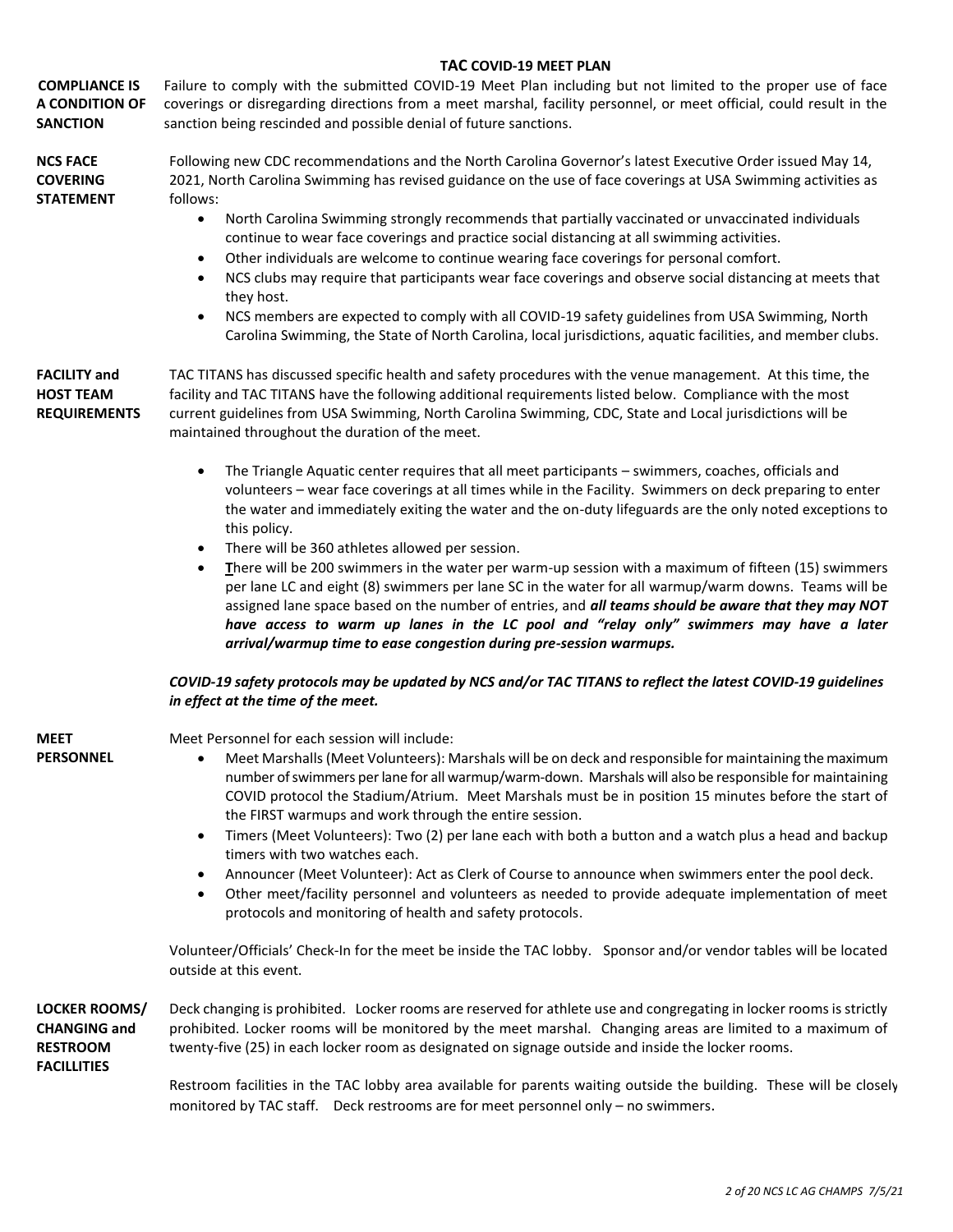**ENTRY & EXIT PROCEDURES and ATHLETE SEATING AREAS** Swimmersfor each session will enter the building through the main entrance upstairs and proceed to their assigned team area in the Stadium or Atrium (if assigned) where they should practice social distancing throughout the entire Stadium/Atrium seating area. Swimmers will setup their spot in the stadium. NO CHAIRS ON THE POOL DECK. SWIMMERS SHOULD ONLY BRING THEIR TOWEL AND A WATER BOTTLE/DRINK/CAP/GOGGLES/MASK ON DECK. SNACKS AND BAGS SHOULD REMAIN IN THEIR SPOT IN THE STADIUM. When told to begin warmup, swimmers will enter the pool deck via the **EAST** set of stairs and will go to their assigned warmup pool/lanes. Swimmers not in the pool, waiting for their event behind the blocks, using the restroom, or meeting with a coach are not permitted on deck and must exit through the **WEST** stairs immediately and return to the Stadium/Atrium to await the call for their next event. When entering the pool for a scheduled event, swimmers will be asked to line up on designated spaces in the back of Spectator Stadium, maintaining social distancing protocol and will wait to be called down to the pool deck by the Announcer. All swimmers will enter the pool deck through the EAST STAIRS. **PARENTAL/ SPECTATOR ACCESS, LIMITATIONS, and PROTOCOLS** There will be no "In-Person" spectator viewing. The meet will be live streamed via TAC-TV. Spectators may not enter the facility except monitored use of the restrooms located in the lobby. Only swimmers and essential personnel will be allowed on deck. Swimmers will be able to exit via the front door if they need to see their parents. This door will be monitored. There is absolutely no parking in front of the building or in the drop-off pickup lanes. This rule applies to coaches, staff, and parking space owners as well. This area is designated for parents to congregate with social distancing practices so that they can meet with their swimmers. Parents needing access to their athlete during the meet in a closed-deck environment can contact their children directly via cellphone and arrange to meet them just outside the Main Entrance. Should parents be unable to contact their child directly, they should see the attendant at the front desk in the lobby. In the case of an emergency, please call 919-459-4045. **FACILITY Facility:** Triangle Aquatic Center (TAC) **Address**: 275 Convention Drive, Cary, NC 27511 **Phone:** 919-459-4045 **Facility/Pool Specifications:** The Triangle Aquatic Center (TAC) provides 3 indoor pools and supporting amenities including a Spectator Stadium and Atrium with capacity of up to 2000, full-service café, performance recovery center, hospitality gallery, classroom and wireless internet. Select swim gear can be purchased from the front desk. The 50-meter competition pool with bulkhead offers a total of 8 50-meter competition lanes with a depth of 7 to 12 feet that can be configured for separate 8-lane and 10-lane, 25-yard competition courses. The competition course has been certified in accordance with 104.2.2C (4). A copy of such certification is on file with USA Swimming, Inc. Paddock Starting Blocks with Swim Innovation decks complete with Foot Wedge and optional non-mechanical backstroke ledges (at the meet referee's discretion) are available for all competition lanes. The competition lanes are a minimum of 7 feet wide. The 25-yard program pool allows for up to ten (10) warmup/warm-down lanes at any time. There is a Daktronics OmniSport 2000 Pro Swimming timing system with HD video scoreboard. The separate warm water instruction pool is fully enclosed and remains open to the public during meet competitions. The facility may charge a fee for admission to spectators. Meet participant parking is available across from the swimmer drop-off loop and in the shopping mall lot adjacent to the pool. Illegally parked vehicles

> Per USA Swimming and Safe Sport Rules…ONLY USA Swimming registered athletes, current USA Swimming registered officials and coaches may be on deck during warm-ups and/or competition. ALL coaches, officials and meet personnel will be required to wear wristbands or lanyards on the pool deck. Please check-in at the clerk of course.

are liable to be ticketed or towed by the local Police Department at the owner's expense.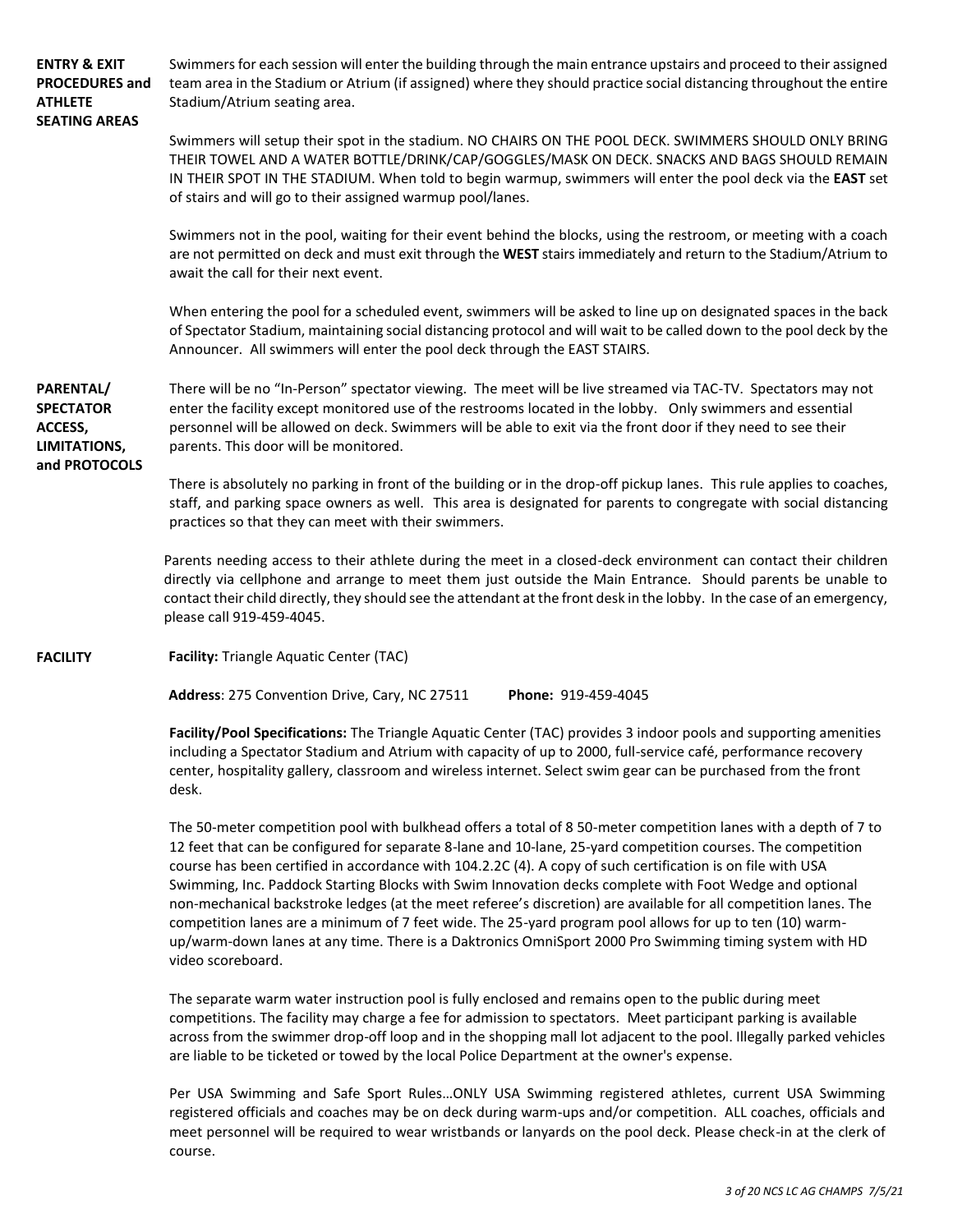**CLASSIFICATION** An LSC Age Group Championship meet in preliminaries/finals and timed finals formats with qualifying time standards.

- **RULES** This meet will be conducted in accordance with the current USA Swimming Rules and Regulations, including the Minor Athlete Abuse Prevention Policy, except where rules therein are optional and exceptions are stated, and the NCS Safety Program. The NCS Scratch Rule is in effect for this meet.
- **MAAPP** The Minor Athlete Abuse Prevention Policy is in effect for this meet and all Applicable Adults are expected to comply with the stated requirements and guidelines.
- **TECHNICAL SUIT Per USA Swimming Rule 102.8.1.F, 12 & Under athletes may not compete in Technical Suits at this meet.**
- **BAN FOR 12&Us**

A Technical Suit is one that has the following components:

- a. Any suit with any bonded or taped seams regardless of its fabric or silhouette; or
- b. Any suit with woven fabric extending past the hips
- **REGISTRATION** All swimmers must be properly registered with USA Swimming/NCS by entry deadline. Entries listed as "Registration Applied For" will not be accepted. There will be no on deck registration available at this meet.
- **ELIGIBILITY** This meet is open to North Carolina Swimming registered swimmers who have achieved the current NCS Long Course Age Group Championship qualifying time standard for each event entered and are 14 years of age or younger on the first day of the meet.

Swimmers qualifying in the 800M Freestyle automatically qualify for the 1500M Freestyle and vice versa.

**SAFE SPORT** The NCS Safety Program is in effect for this meet. Coaches are advised to closely supervise their swimmers at all times. Swimmers may be dropped off only in designated safe areas. Swimmers are not permitted in work out rooms, storage rooms, meeting rooms, or control rooms. No glass containers or bottles are allowed inside the facility at any time. Anyone failing to comply with a safety request may forfeit his or her privilege to participate. We strongly recommend each team assign a marshal to monitor warm-up sessions and locker rooms in addition to host team marshal.

> Use of audio or visual recording devices, including a cell phone, is not permitted in changing areas, rest rooms, locker rooms, or behind the starting blocks. Flash photography of any kind is prohibited at the start of a race.

Deck changes are prohibited.

Any swimmer entered in the meet must be certified by a USA Swimming member-coach as being proficient in performing a racing start or must start each race from within the water without the use of a backstroke ledge. When unaccompanied by a member -coach, it is the responsibility of the swimmer or the swimmer's legal guardian to ensure compliance with this requirement. It is also the responsibility of the swimmer or the swimmer's guardian to request assignment from the Meet Director to a USA Swimming member coach attending the meet if a coach from the swimmer's team is unable to attend.

Unless approved in writing in advance of the competition by the Program and Events Committee Chair or designee, operation of a drone, or any other flying apparatus, is prohibited over the venue (pools, spectator areas, and open ceiling locker rooms) any time athletes, coaches, officials, and/or spectators are present.

Only swimmers, properly certified officials and coaches, and meet volunteers will be allowed on deck. No spectators will be allowed on deck at any time.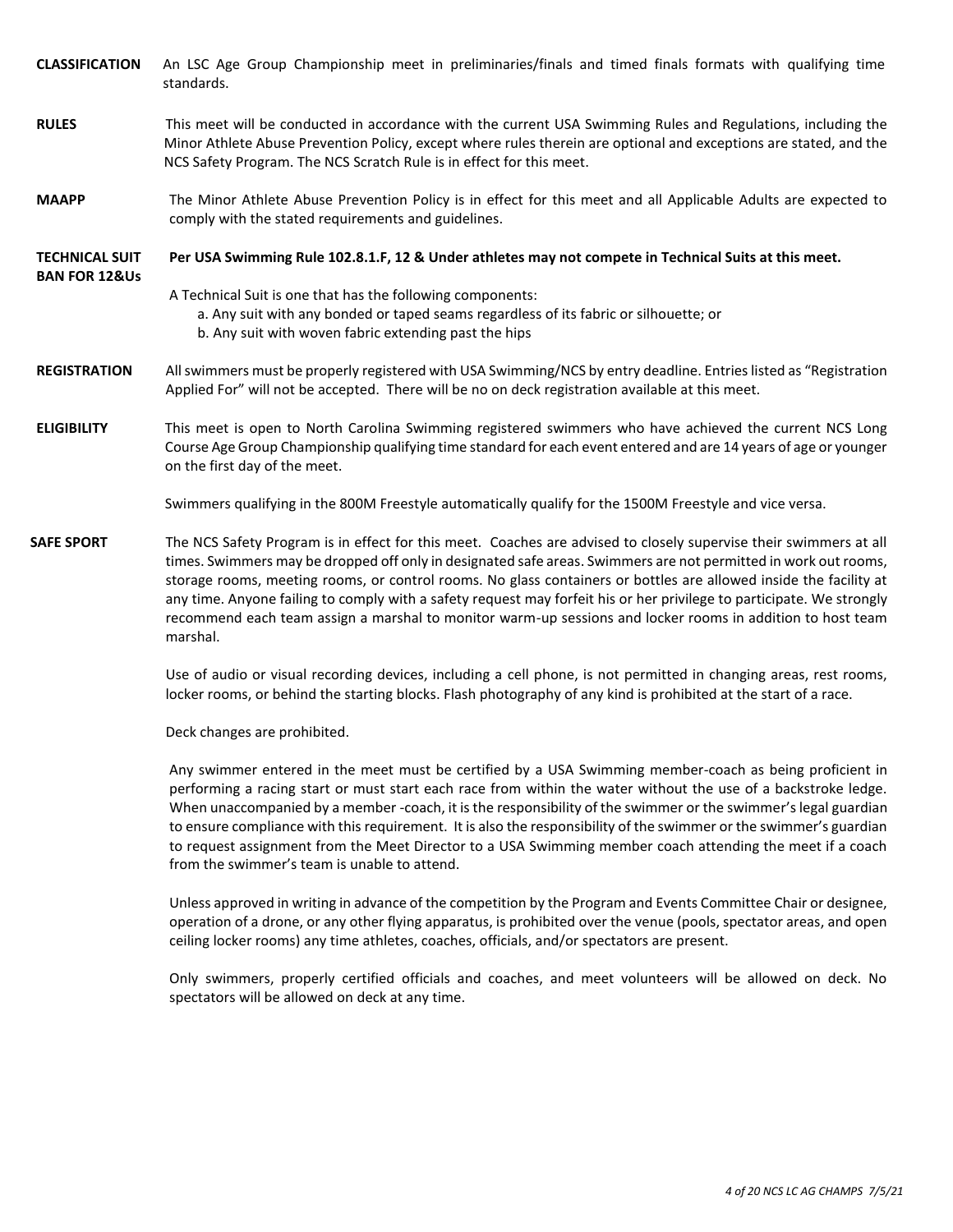| <b>SCHEDULE</b> | <b>Session</b> | Day      | Warm-up        | <b>Meet Start</b>  | <b>Age Group</b>               |
|-----------------|----------------|----------|----------------|--------------------|--------------------------------|
|                 | 1              | Thursday | $1:30-2:55$ PM | $3:00$ PM          | 13-14 Timed Finals,            |
|                 |                |          |                |                    | 11-12 Timed Finals             |
|                 |                | Friday   | 7:00-8:25 AM   | 8:30 AM            | 13-14 Preliminaries            |
|                 | 3              | Friday   | 12:00-1:00 PM  | $1:05$ PM*         | 11-12, 10 & Under Timed Finals |
|                 | 4              | Friday   | 5:00-5:55 PM   | $6:00 \text{ PM*}$ | 13-14 Finals, 11-12 200 Back   |
|                 | 5              | Saturday | 7:00-8:25 AM   | 8:30 AM            | 13-14 Preliminaries            |
|                 | 6              | Saturday | 12:00-1:00 PM  | $1:05$ PM*         | 11-12, 10 & Under Timed Finals |
|                 |                | Saturday | 5:00-5:55 PM   | $6:00$ PM*         | 13-14 Finals, 11-12 200 Fly    |
|                 | 8              | Sunday   | 7:00-8:25 AM   | 8:30 AM            | 13-14 Preliminaries            |
|                 | 9              | Sunday   | 12:45-1:45 PM  | $1:50 \text{ PM*}$ | 11-12, 10 & Under Timed Finals |
|                 | 10             | Sunday   | 5:15-6:10 PM   | $6:15$ PM*         | 13-14 Finals, 11-12 200 Breast |

*\*Afternoon and Finals session start times may change after entries are processed.*

Split warm-up sessions may be utilized at the Meet Referee's and Age Group Coordinator's discretion and will be determined following entry deadlines. Warm-up lane assignments will be communicated to teams prior to the meet. *Please note that there may NOT be LC lanes available to all teams during warm-ups.*

Scheduled breaks are noted in the Order of Events. The Meet Referee has authority to add breaks as necessary.

#### **DEADLINES and MEETINGS SUMMARY Day Time For** May 10 12:00 Noon | OME opens for On-Time Entries Monday 3 days before meet - July 12 | 6:00 PM | ENTRY DEADLINE: ON-TIME OME closes Tuesday of meet week - July 13 6:00 PM Deadline for corrections\* and proof of override times Tuesday of meet week Virtual TBD Mandatory Officials Stroke Briefing Wednesday of meet week  $\qquad \qquad \vert$  Virtual TBD  $\qquad \vert$  Technical Meeting *\*Entry lists will be emailed to teams on Monday of meet week following the 6:00 final entry deadlines. Please review all swimmers and entries (including relays) carefully and submit any and all corrections prior to the Tuesday correction deadline.* **QUALIFYING PERIOD Long Course Championship:** A swimmer must have achieved the qualifying time listed per event in a USA Swimming sanctioned, approved, or observed meet from July 1, 2019 to 11:59 PM the Sunday night before the meet entry deadline. Swimmers missing the entry deadline should enter via the LATE ENTRY OME file. (Note the qualifying period has been temporarily extended from 18 months to 2 years in consideration of limited competition opportunities in 2020.) **INDIVIDUAL ENTRIES and LIMITS** 13-14 swimmers may enter and swim up to eight (8) individual events for the meet and no more than three (3) individual events per day. 11-12 swimmers may enter and swim up to eight (8) individual events for the meet. They are further limited to no more than four (4) individual events per day. 10&U swimmers may enter and swim up to eight (8) individual events for the meet. They are further limited to no more than four (4) individual events per day. Swimmers may enter with any provable time from the qualifying period that meets the event requirements. Swimmers qualifying in the 800M Free automatically qualify for the 1500M Free and vice versa. • 1500M Freestyle qualifiers who want to swim the 800M Freestyle but do not have a provable qualifying time should enter via the appropriate alternate distance event with their 1500M/1650Y Freestyle qualifying time. • 800M Freestyle qualifiers who want to swim the 1500M Freestyle but do not have a provable qualifying time should enter via the appropriate alternate distance event with their 800M/1000Y Freestyle qualifying time. • Alternate distance event qualifiers will be seeded behind primary event qualifiers. Swimmers are not required to enter the original distance event in which they qualified in order to enter the automatic bonus event.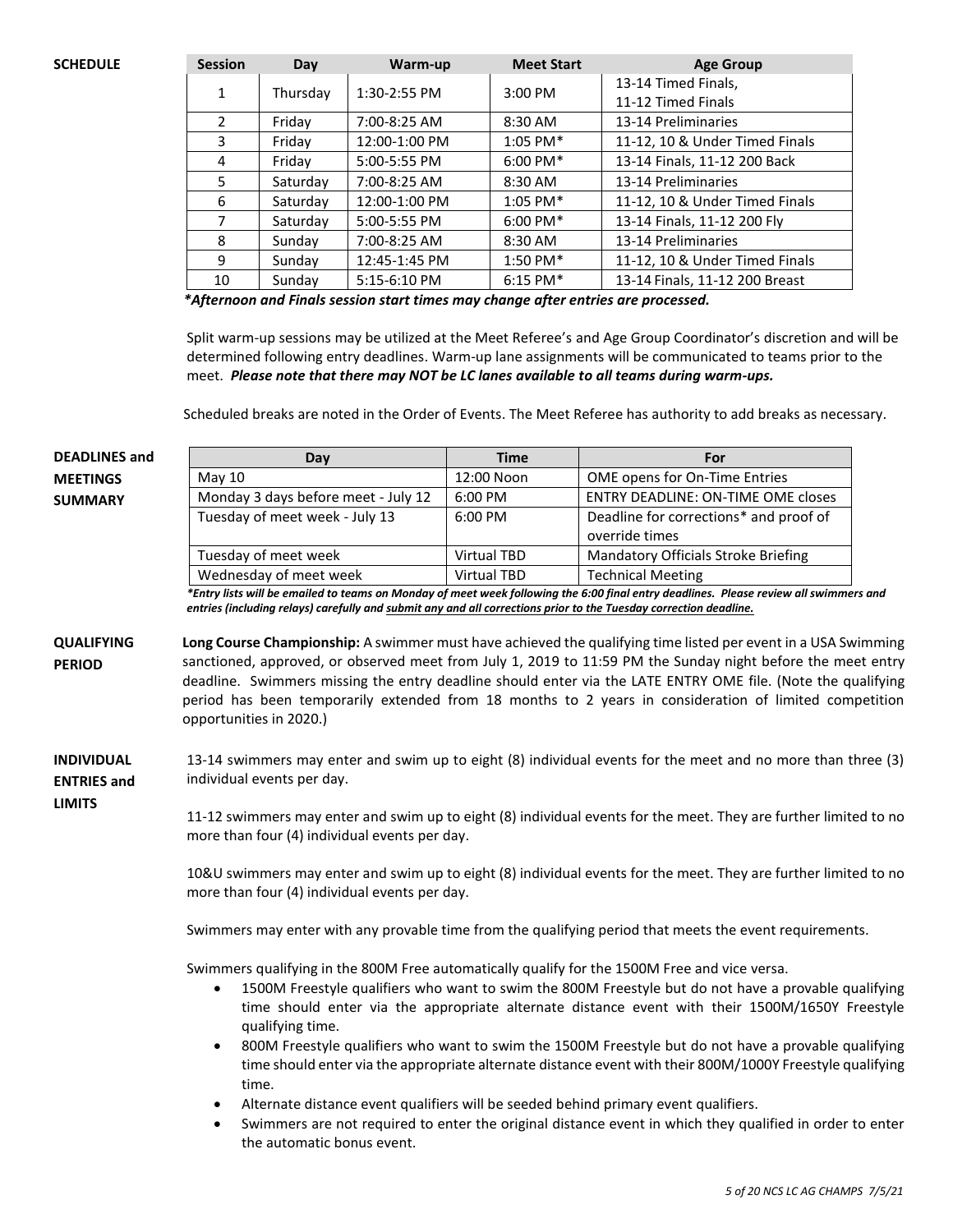**RELAY ENTRIES** Relay qualifying times are not required to be provable and may be overridden with aggregate or estimated times.

The number of relay entries allowed per team is determined by the number of qualifiers per gender per age group entered in individual events. At least one swimmer entered in an individual event must swim on each relay team or the relay team will be disqualified:

- 1-4 individual event swimmers in an age group/gender: Maximum of one (1) relay team for that age group/gender
- 5-8 individual event swimmers in an age group/gender: Maximum of two (2) relay teams for that age group/gender
- 9-12 individual event swimmers in an age group/gender: Maximum of three (3) relay teams for that age group/gender
- 13 or more individual event swimmers in an age group/gender: Maximum of four (4) relay teams for that age group/age group

Only the A and B designated teams are eligible for scoring. C and D relays will be marked as exhibition and will be seeded after all A and B relay teams.

Swimmers designated as 'relay only' in OME may ONLY swim relays. All relay swimmers, including alternates, must be entered on a team's OME roster, listed on the Meet Entry Form, and must pay the \$3.00 NCS Travel Fund surcharge and \$7.50 facility surcharge to be eligible to swim on relays.

#### **Relays may be cancelled, if necessary, to comply with COVID-19 capacity restrictions.**

**OME ENTRIES/ PROOF OF TIME/ ENTRY DEADLINE/** An events file for organizing entries will be posted on ncswim.org by June 1, 2021 or may be obtained via email request to the Entry Coordinator at OME@NCswim.org. USA Swimming's OME system will open no later than the Monday four (4) weeks before the meet at 12:00 N**oon** and will be used for all on-time entries except as noted.An OME User's Manual for NCS Champs is available on NCswim.org.

#### **LATE ENTRIES and On-Time Entries**

**CORRECTIONS**

OME for on-time entries will close three (3) days prior to the meet on **Monday, July 12th at 6:00 PM**. OME is set to show the swimmer's fastest time at the time of entry but other provable times can be entered through the override option. Coaches may update entry times in OME until July 12th at 6:00 PM. **OME WILL NOT AUTOMATICALLY** update times.

Coaches shall confirm OME entries and entry times are correct and complete prior to checking out by the 6:00 PM entry deadline. Only original OME entries and rosters and emails from the Entry Coordinator will be accepted as proof of administrative or system errors.

Entry changes that cannot be made in OME must be submitted via the Google Form to the Entry Coordinator by Tuesday of meet week by the 6:00 PM correction deadline. The Google Form will provide a copy of submitted information to serve as receipt/proof of submission. Link to the form: [https://forms.gle/W5ewDkURvzujpLvL8.](https://forms.gle/W5ewDkURvzujpLvL8) Late entries must be made in the Late Entry OME file.

#### **Entry Correction Period**

All team contacts listed in OME will receive an entry list by midnight after the final OME files close on the Monday of meet week at 6:00 PM. Any entry corrections not previously requested must be submitted via the Google form by Tuesday 6:00 PM. <https://forms.gle/W5ewDkURvzujpLvL8> Teams should have an internal process in place including back up plans to ensure corrections are submitted by the deadline. Corrections will only be accepted from a registered coach with the athlete's team.

The meet will be seeded on Tuesday evening at 6:00 PM and the psych sheet will be published. Any entry changes requested after this point will be **accepted only with the approval of the Meet Referee and the Age Group Coordinator and only for open lanes in the slowest heat. Late entries will be charged double entry fees and the \$50 per team late fee**. No entry changes will be accepted after Wednesday at 12:00 Noon.

#### **Proof of Times**

*6 of 20 NCS LC AG CHAMPS 7/5/21* Relay times do not require proof. But if a time override is used to enter an **individual** event in OME, it is the coach's responsibility to submit proof of time to the Entry Coordinator no later than 6:00 PM Tuesday, two (2) days before the meet, or the swimmer **WILL NOT** be seeded into the event in question. Proof of time consists of a SWIMS entry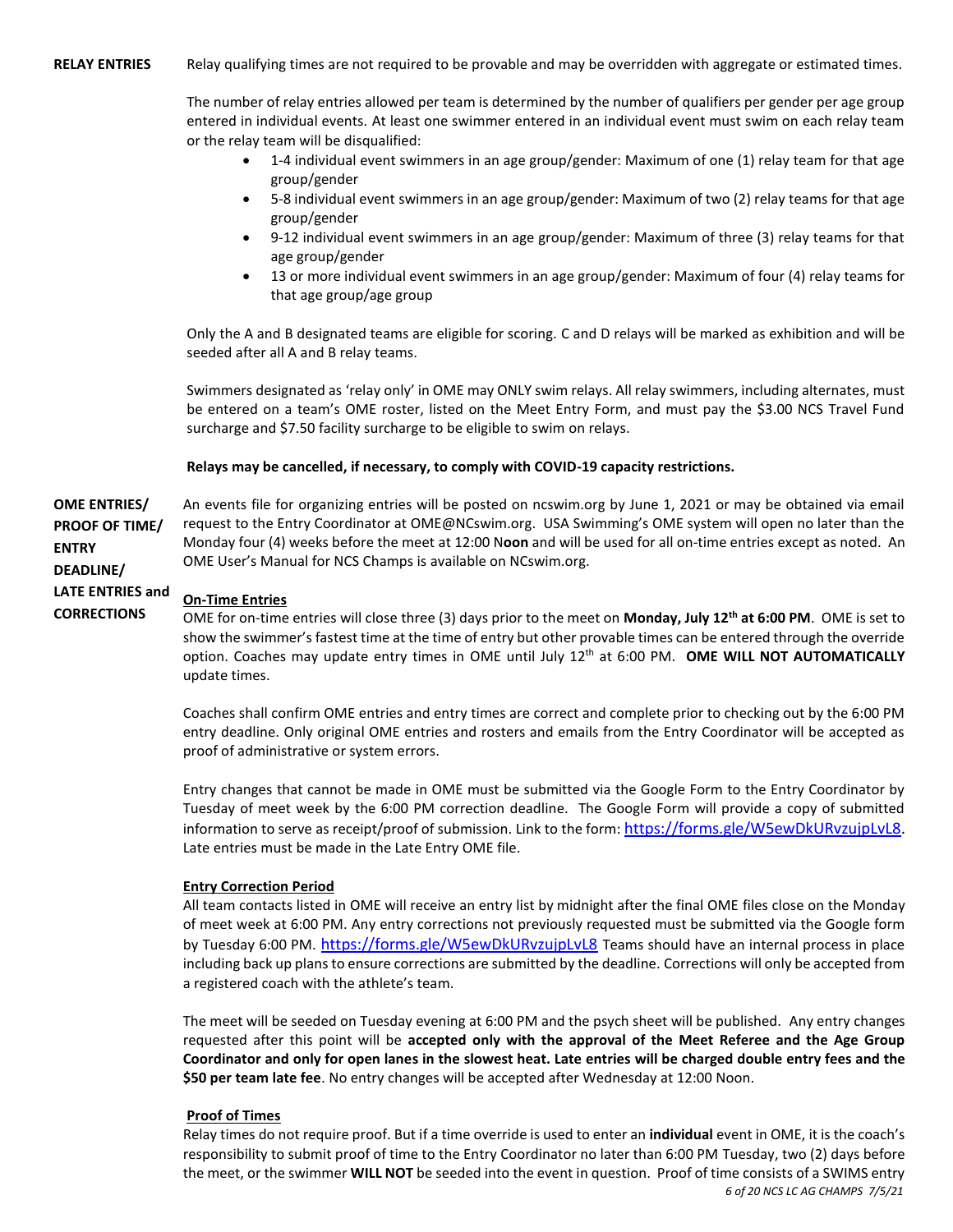or copy of/link to the final meet results from a **USA Swimming sanctioned, approved, or observed meet**. Sanction number, date, and location must be provided**. Hy-Tek Team Manager or Team Unify results WILL NOT be accepted as proof.** If proof is provided to the Admin Referee after the Tuesday deadline and before warm-ups begin on Thursday, the swimmer may be added to the event subject to lane availability in the slowest heat(s) *and* Meet Referee approval.

**ATHLETES and MEMBERS WITH DISABILITIES OR MEDICAL CONDITIONS** NCS welcomes all swimmers with disabilities as described in the USA Swimming Rules and Regulations, Article 105, to participate in our meets. Swimmers with disabilities qualifying for the meet according to the published meet time standards should enter via OME. Swimmers with classified disabilities who prefer to qualify using the Para Motivational Time Standards should email entries to the NCS Meet Entry Coordinator by the on-time entry deadline.

> Coaches entering swimmers with disabilities and non-athlete members who require any accommodations are required to provide advance notice in writing to the Meet Director and Meet Referee by the entry deadline including the need for any personal assistants and/or registered service animals. Failure to provide advance notice may limit the host team's ability to accommodate all requests.

**ENTRY FEES** Teams are responsible for paying the entry fees as calculated on the Meet Entry Fee Summary page in this meet announcement. The **amount due in OME will be incorrect** if the team has relay only swimmers, para swimmers not entered in OME, or entry changes.

> The total fees as calculated on the Entry Fee Summary plus any assessed entry fines are due no later than the start of warmups on Thursday unless alternate payment arrangements are negotiated with the Meet Director.

| <b>Individual Event</b>   | \$6.00 per event                                                                                                                                                                                                                                     |
|---------------------------|------------------------------------------------------------------------------------------------------------------------------------------------------------------------------------------------------------------------------------------------------|
| <b>Relay Event</b>        | \$10.00 per relay                                                                                                                                                                                                                                    |
| <b>NCS Travel Fund</b>    | \$3.00 per swimmer, including relay only swimmers. Note that you<br>must calculate and submit your total due with the attached Meet Entry<br>Fee Summary/Waiver. If you have relay only swimmers, OME amount                                         |
|                           | due will not be correct.                                                                                                                                                                                                                             |
| <b>Facility Surcharge</b> | \$15.00 per qualifying swimmer; \$7.50 per relay only swimmer. Note<br>that you must calculate and submit your total due with the attached<br>Meet Entry Fee Summary/Waiver. If you have relay only swimmers,<br>OME amount due will not be correct. |
| Late Entry Fees           | Double plus a potential \$50 fine.                                                                                                                                                                                                                   |

Make checks payable to: **Triangle Aquatic Center (TAC)**

#### *Fees are non-refundable.*

**SEEDING and FORMAT**  The conforming time for this meet is LCM. All times will be seeded by LCM first, then SCY, then SCM. 800 qualifiers will be ranked by their entry event/course as follows: 800/1000/1500/1650. The 1500 will be seeded 1500/1650/800/1000.

> All events that are 400M or longer, 11-12 200M Backstroke, Breaststroke, and Butterfly, and all relays will be deck seeded after positive check in. A positive check in by the deadline indicated in the schedule below is required to be seeded into the event. Failure to check in by the deadline will result in the swimmer/relay team not being able to swim in the event. Check in process will be discussed at the Technical Meeting.

> Swimmers must provide their own counters for distance events. These counters must be athletes, officials, or coaches participating in the meet. Assistance is available for small teams or unattached swimmers. Contact the Meet Referee.

> For any event, combined girls/boys' heats may be swum at the discretion of the Meet Referee. Meet Management reserves the right to add or combine sessions, adjust session start times and age group session assignments, and/or limit entries to comply with allowable COVID-19 capacity numbers for the facility based on entries and to comply with all federal, state, local and facility guidelines in place at the time of the meet.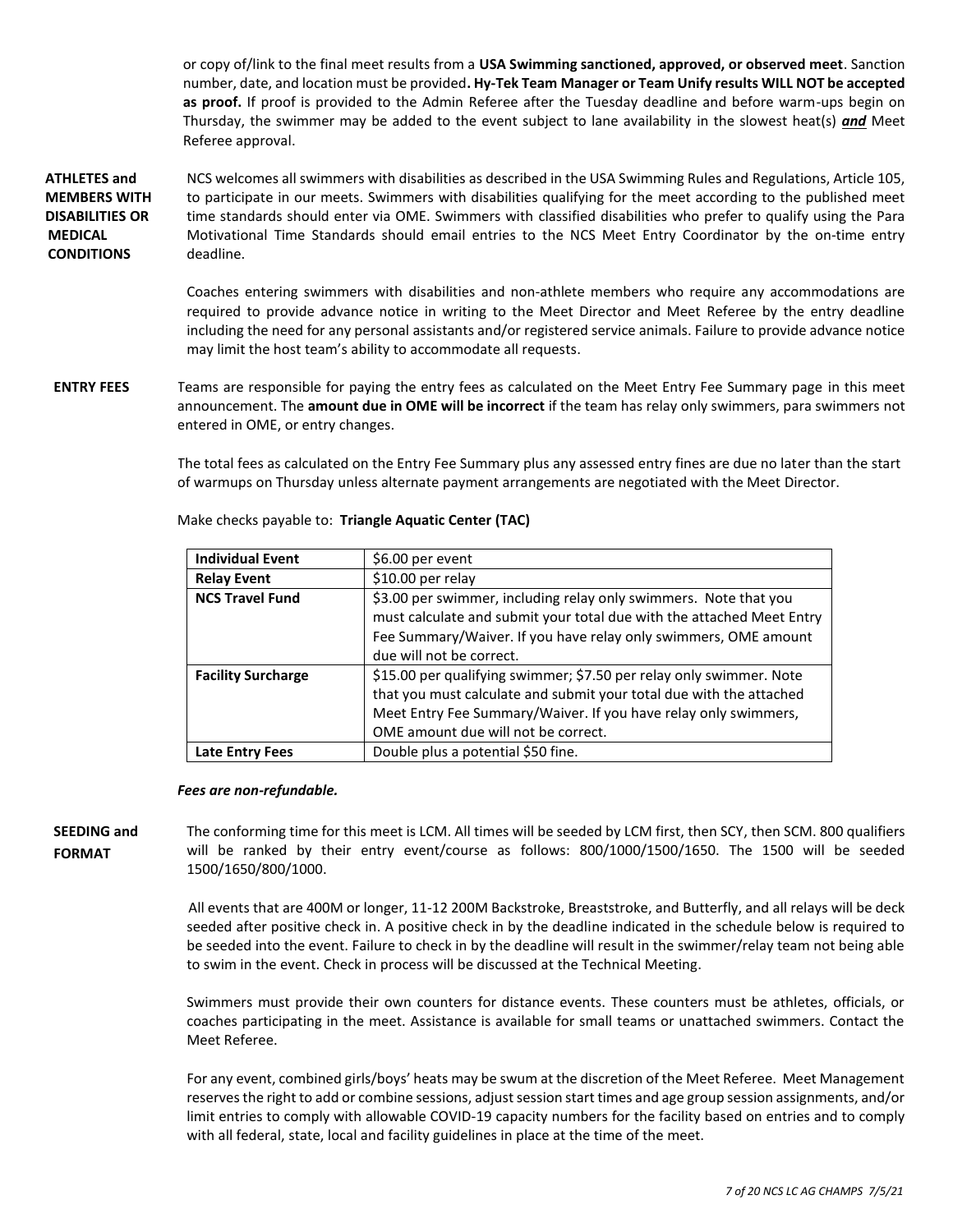#### **13-14 Individual Events:**

Except for the 800M and 1500M Freestyles, all events will be conducted on a preliminary and finals basis. A and B heats will swim in finals. The fastest eight qualifiers compete in the A Final (Championship) and the next fastest eight swim in the B Final (Consolation). **The B Final will swim before the A Final**. Alternates should identify themselves to the starter prior to the beginning of the event and should be ready to swim in the B Final if no shows occur. The A and B Finals will be scored.

#### **13-14 800M Freestyle:**

The 13-14 800M Freestyle will be swum as a timed final event and deck seeded after positive check in. All heats will swim fast to slow, alternating girls and boys. A combined girls/boys heat may be swum at the discretion of the Meet Referee. Swimmers must provide their own counters.

#### **13-14 400M IM and 400M Freestyle:**

The 13-14 400M IM and 13-14 400M Freestyle will be swum as preliminary/final events and deck seeded after positive check in. The **fastest two (2) preliminary heats will be circle seeded.** The **fastest 4 heats** of girls swim first slow to fast, followed by the **fastest 4 heats** of boys swum slow to fast. The remaining heats will swim fast to slow, alternating girls and boys. A combined girls/boys heat may be swum at the discretion of the Meet Referee.

#### **13-14 1500M Freestyle:**

The 13-14 1500M Free will be swum as a timed final event and deck seeded after positive check in. The fastest positively checked in heat (8) of girls and boys will swim in the Sunday finals session. There will be **no AM/PM option** for this event. All other heats will swim at the conclusion of preliminaries after a 10 minute break. These heats will swim fast to slow, alternating girls and boys. A combined girls/boys heat may be swum at the discretion of the Meet Referee. Swimmers must provide their own counters.

#### **13-14 Relays:**

All relays will be timed final events and deck seeded after positive check in. **There is no AM/PM option for relays.**

- The 13-14 800M Freestyle relay will swim fastest two heats of girls slow to fast, then fastest two heats of boys slow to fast, followed by remaining heats fast to slow alternating girls and boys.
- On Friday and Saturday, the fastest heat (8) of positively checked in relay teams will swim in the evening finals sessions. The remaining teams will swim at the end of the preliminary session, slow to fast in event order. There is **no AM/PM option**.

#### **11-12 Individual Events:**

All 11-12 events will be timed finals swum in the afternoon and evening sessions.

#### **11-12 400M IM:**

The 11-12 400M IM will be seeded after positive check in. The fastest three heats will swim slow to fast alternating girls and boys as indicated in the Order of Events. Remaining heats will swim at the conclusion of the finals session, fast to slow alternating girls and boys. A boys' heat may swim in place of an empty girls' heat and vice versa and heats may be combined at the discretion of the Meet Referee.

#### **11-12 400M Freestyle:**

The 11-12 400M Freestyle will be deck seeded after positive check in and will swim slow to fast in event order. A combined girls/boys heat may be swum at the Meet Referee's discretion.

#### **11-12 200M Backstroke, Butterfly, and Breaststroke Events:**

These 11-12 events will be swum as timed finals. The events will be deck seeded after positive check in. On Friday, Saturday, and Sunday, the fastest three (3) positively checked in heats of each 200 event will be swum slow to fast in the evening sessions, interspersed with the 13-14 Finals events as indicated in the Order of Events. If during Finals, **both** of the interspersed heats are empty, a 5-minute break will be observed. A boys' heat may swim in place of an empty girls' heat and vice versa and heats may be combined at the discretion of the Meet Referee.

Any additional seeded heats in these events will swim at the end of the evening sessions, during a scheduled break, or at the end of the afternoon sessions on the days they are scheduled. These heats will be swum fast to slow, alternating girls and boys. **The Meet Referee and Age Group Coordinator will determine after entries have closed when the extra heats will swim for each event and will announce their decision at the Technical Meeting.**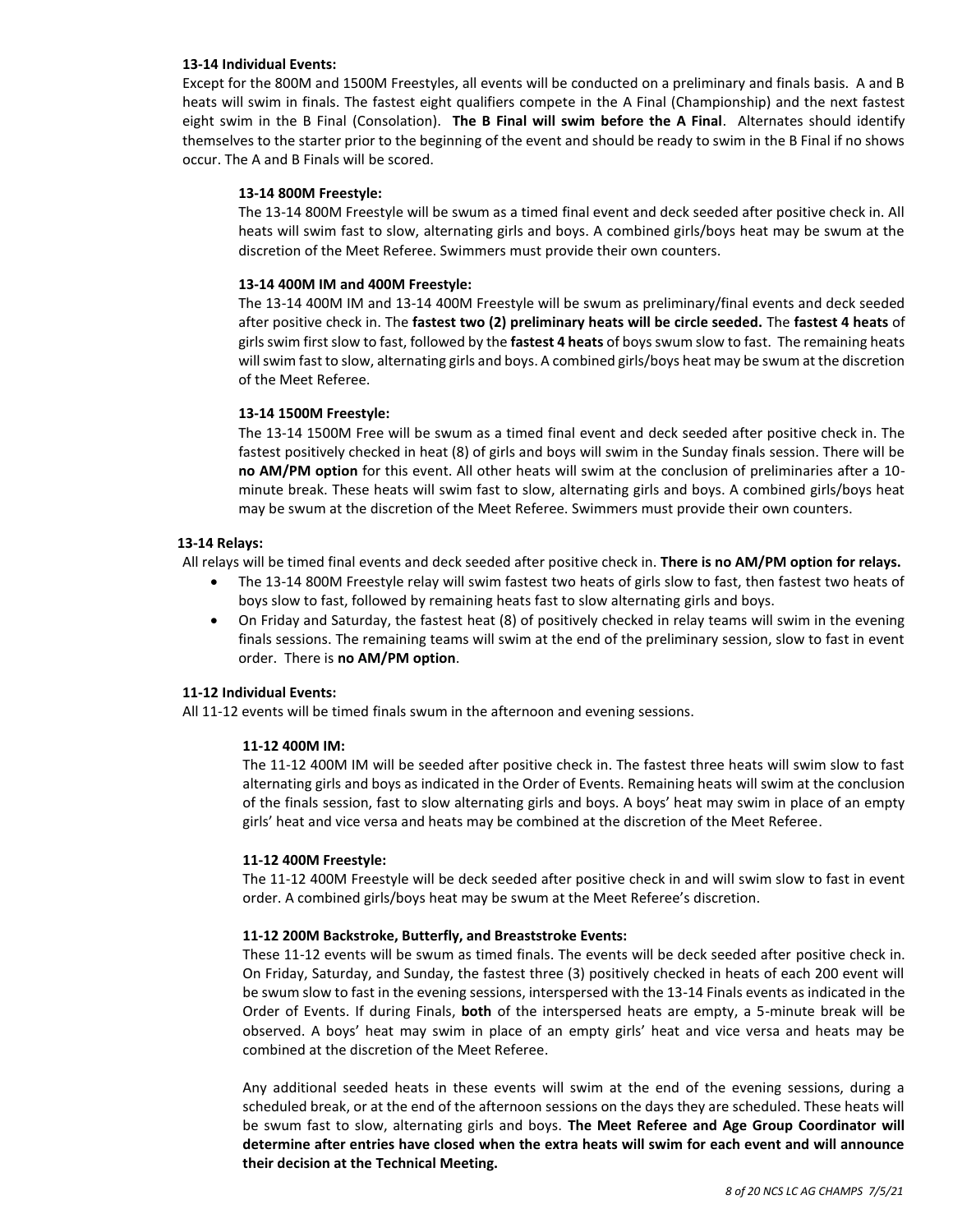#### **10 & Under Individual Events:**

All events will be timed finals and swum in the afternoon sessions.

#### **10&U 400M Freestyle:**

The 10&U 400M Freestyle will be deck seeded after positive check in and will swim slow to fast in event order. A combined girls/boys heat may be swum at the Meet Referee's discretion.

**10&U and 11-12 Relays:** All relays will be timed final events. All relays will swim slow to fast in event order.

- **CHANGES TO MEET FORMAT**  Within USA Swimming Rules and with unanimous agreement of the Meet Referee, the Meet Director, and the Age Group Coordinator, *prior to the Technical Meeting*, limited changes *outside of those required for COVID-19 safety compliance* may be proposed to the format of the meet to improve competition and to accommodate unforeseen circumstances that arise after the meet is sanctioned. Proposed changes require unanimous agreement of coaches at the Technical Meeting. *NCS and TAC reserve the right to alter the COVID-19 Safety Plan based on regulations in place at the time of the meet.*
- **CHASE STARTS** Based on projected timelines, the Age Group Coordinator, the Meet Referee, and the Meet Director reserve the right to use chase starts for preliminary and timed finals events 100M and longer. This decision will be announced at the Technical Meeting.
- POSITIVE CHECK IN The events and relays in the following schedule will be deck seeded. Positive check in by the deadline indicated below is required to be seeded into the event. Failure to check in by the deadline will result in the swimmer/relay team not being able to swim the event. Afternoon check in times will be adjusted if session start times change.

A virtual/online check-in process is planned, and the final procedures will be announced by the Administrative Referee at the Technical Meeting.

| <b>Individual Events</b> |                                       |                          |                                             |                                  |
|--------------------------|---------------------------------------|--------------------------|---------------------------------------------|----------------------------------|
| $13 - 14$                | 800M Free                             | Thursday                 | 2:15 PM                                     |                                  |
| $11 - 12$                | 400M IM                               | Thursday                 | 2:15 PM                                     |                                  |
| $11 - 12$                | 200M Back                             | Thursday                 | 6:30 PM                                     |                                  |
| $13 - 14$                | 400M IM                               | Friday                   | 8:00 AM                                     |                                  |
| 10&U<br>$11 - 12$        | 400M Free                             | Friday                   | 12:15 PM or 30 min<br>before session starts |                                  |
| $11 - 12$                | 200M Butterfly                        | Friday                   | 6:30 PM                                     |                                  |
| $13 - 14$                | 400M Free                             | Saturday                 | 8:00 AM                                     |                                  |
| $11 - 12$                | 200M Breaststroke                     | Saturday                 | 6:30 PM                                     |                                  |
| $13 - 14$                | 1500M Free                            | Saturday                 | 6:30 PM                                     |                                  |
|                          |                                       |                          |                                             |                                  |
| <b>Relay Events</b>      |                                       | <b>Check-In Deadline</b> |                                             | <b>Relay Cards</b><br><b>Due</b> |
| $13 - 14$                | 800M Free Relay                       | Thursday                 | 2:30 PM                                     | 3:30 PM                          |
| $13 - 14$                | 400M Free Relay                       | Friday                   | 8:00 AM                                     | 10:00 AM/<br>5:00 PM             |
| $11 - 12$                | 400M Free Relay                       | Friday                   | 12:15 PM or 30 min<br>before session starts | 2:15 PM                          |
| $13 - 14$                | 400M Medley Relay                     | Saturday                 | 8:00 AM                                     | 10:00 AM/<br>5:00 PM             |
| 10&U<br>$11 - 12$        | 200M Medley Relay<br>400 Medley Relay | Saturday                 | 12:15 PM or 30 min<br>before session starts | 2:15 PM                          |

**SCRATCHES** The current NCS Scratch Rule will be in effect during the conduct of this meet for prelim/finals and deck seeded events (see attachment.) This will serve as the official guide for technical and procedural rules, except when stated otherwise in the meet announcement. Coaches and swimmers are expected to be familiar with the rule and penalities.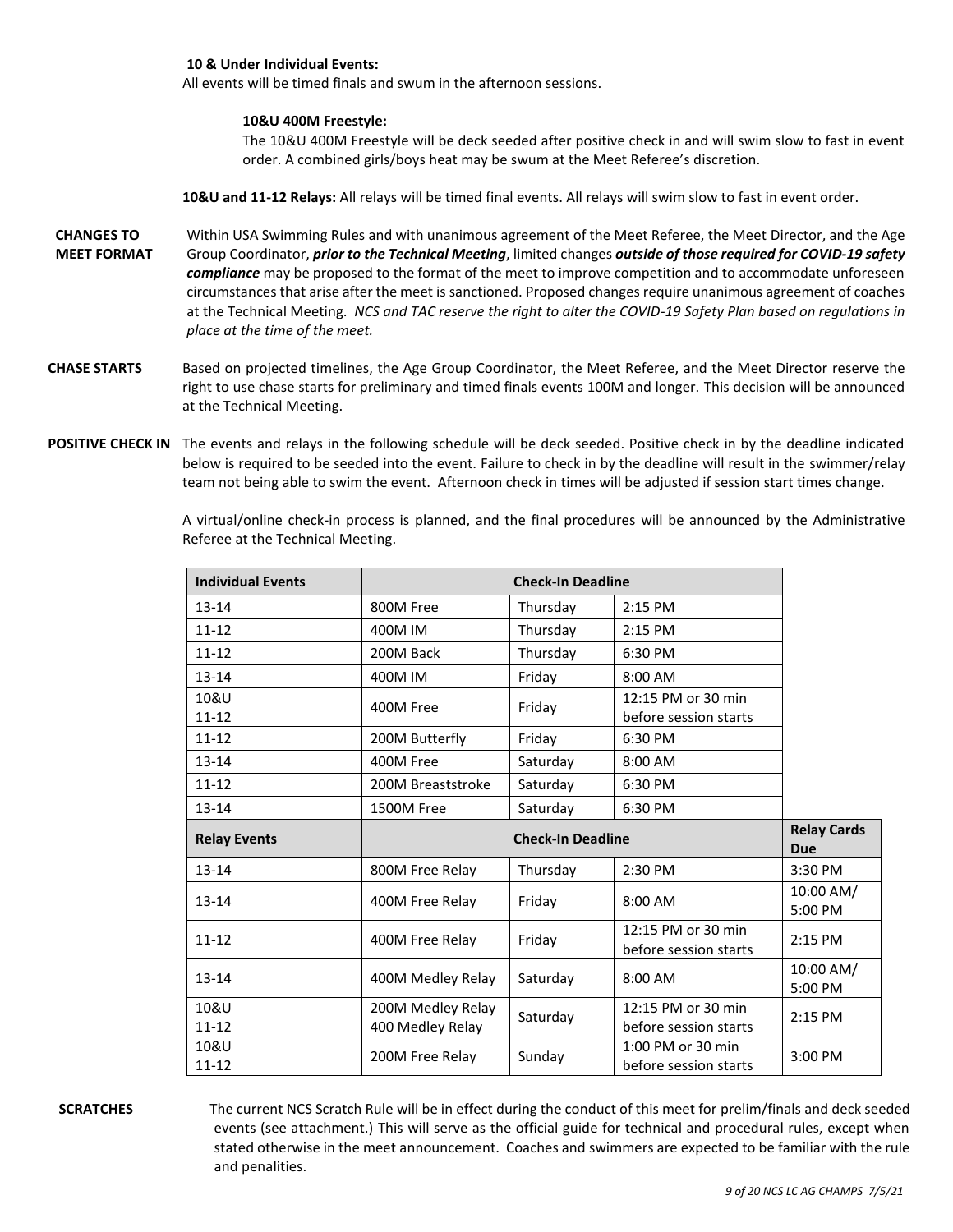| <b>WARM UPS AND</b><br><b>BREAKS</b>                                     | Multi-period warm-up sessions may be utilized at the Age Group Coordinator's and Meet Referee's discretion<br>if swimmer numbers warrant. Warm-up assignments and procedures will be communicated prior to the meet.<br>All teams should be aware that they may NOT have access to warm up lanes in the Long Course (LC) pool and<br>"relay only" swimmers may have a later arrival/warmup time to ease congestion during pre-session<br>warmups. Athletes will follow proper distancing protocols while in the water or when entering/exiting.<br>Coaches will be responsible for monitoring athletes during warm-ups.                                                                                                                                                                                                                                                                                                                                                                                                                                                                                                                                                                                                                                                                                                                                                                                               |
|--------------------------------------------------------------------------|-----------------------------------------------------------------------------------------------------------------------------------------------------------------------------------------------------------------------------------------------------------------------------------------------------------------------------------------------------------------------------------------------------------------------------------------------------------------------------------------------------------------------------------------------------------------------------------------------------------------------------------------------------------------------------------------------------------------------------------------------------------------------------------------------------------------------------------------------------------------------------------------------------------------------------------------------------------------------------------------------------------------------------------------------------------------------------------------------------------------------------------------------------------------------------------------------------------------------------------------------------------------------------------------------------------------------------------------------------------------------------------------------------------------------|
|                                                                          | Scheduled breaks are noted in the Order of Events. The Meet Referee and Age Group Coordinator have authority<br>to add or modify breaks as necessary.                                                                                                                                                                                                                                                                                                                                                                                                                                                                                                                                                                                                                                                                                                                                                                                                                                                                                                                                                                                                                                                                                                                                                                                                                                                                 |
| <b>SCORING</b>                                                           | INDIVIDUAL EVENTS: 20-17-16-15-14-13-12-11-9-7-6-5-4-3-2-1<br>Swimmers must achieve the qualifying time standard or faster in each event to score.                                                                                                                                                                                                                                                                                                                                                                                                                                                                                                                                                                                                                                                                                                                                                                                                                                                                                                                                                                                                                                                                                                                                                                                                                                                                    |
|                                                                          | RELAY EVENTS: 40-34-32-30-28-26-24-22-18-14-12-10-8-6-4-2<br>Only A and B designated relays per gender can score for each team.                                                                                                                                                                                                                                                                                                                                                                                                                                                                                                                                                                                                                                                                                                                                                                                                                                                                                                                                                                                                                                                                                                                                                                                                                                                                                       |
|                                                                          | Team and individual high point scores will be published at Finals each evening.                                                                                                                                                                                                                                                                                                                                                                                                                                                                                                                                                                                                                                                                                                                                                                                                                                                                                                                                                                                                                                                                                                                                                                                                                                                                                                                                       |
| <b>AWARDS</b>                                                            | There will be no awards ceremonies at this meet. Teams are required to pick up all awards by Sunday night.<br>TAC/Titans will NOT mail any awards.                                                                                                                                                                                                                                                                                                                                                                                                                                                                                                                                                                                                                                                                                                                                                                                                                                                                                                                                                                                                                                                                                                                                                                                                                                                                    |
|                                                                          | Individual events: 1st-8th place medals.<br>Relays: 1st - 3rd place medals.<br>Team Awards: Trophies for 1st-6th place.<br>Individual High Point Awards will be presented to the male and female swimmers with the highest points scored<br>in individual events for each age group.                                                                                                                                                                                                                                                                                                                                                                                                                                                                                                                                                                                                                                                                                                                                                                                                                                                                                                                                                                                                                                                                                                                                  |
|                                                                          | Sportsmanship and Spirit Award: Based on the vote of teams represented at the NCS LC Age Group<br>Championship meet. In the events of a tie, the Meet Director, Meet Referee, NCS Coach Rep and NCS Age<br>Group Coordinator may cast tie-breaking votes. The deadline for voting is up until completion of the Sunday<br>12 & Under session.                                                                                                                                                                                                                                                                                                                                                                                                                                                                                                                                                                                                                                                                                                                                                                                                                                                                                                                                                                                                                                                                         |
| <b>READY ROOM</b>                                                        | Qualifiers for the A final are invited to report to the ready room five minutes prior to their event for the parade<br>of the A final heat.                                                                                                                                                                                                                                                                                                                                                                                                                                                                                                                                                                                                                                                                                                                                                                                                                                                                                                                                                                                                                                                                                                                                                                                                                                                                           |
| <b>RESULTS</b>                                                           | Results will be available on Meet Mobile and the host team's website, facility internet connectivity permitting.<br>At the conclusion of the meet, teams will be emailed results files or may request results files on a memory stick.                                                                                                                                                                                                                                                                                                                                                                                                                                                                                                                                                                                                                                                                                                                                                                                                                                                                                                                                                                                                                                                                                                                                                                                |
| <b>COACHES</b>                                                           | There will be a virtual Technical Meeting on Wednesday prior to the meet at a time to be announced.<br>Coaches are responsible for any information presented at the meeting. Meetings may also be held at other<br>times announced by the Meet Referee.                                                                                                                                                                                                                                                                                                                                                                                                                                                                                                                                                                                                                                                                                                                                                                                                                                                                                                                                                                                                                                                                                                                                                               |
| <b>LIMITED</b><br><b>COACH</b><br><b>CREDENTIALS</b><br><b>AVAILABLE</b> | Because of deck capacity restrictions, the number of coaches allowed on deck will be determined by the number<br>of participating swimmers from each team. Deck Pass credentials are available only to coaches whose USA<br>Swimming membership and certifications will be current at the time of the meet. These Deck Pass credentials<br>will be allocated based upon the total number of participating athletes:<br>1-4 swimmers in individual events; 1 Deck Pass credential.<br>$\bullet$<br>4-10 swimmers in individual events; 2 Deck Pass credentials.<br>$\bullet$<br>7-9 swimmers in individual events; 3 Deck Pass credentials<br>$\bullet$<br>10-20 swimmers in individual events; 4 Deck Pass credentials.<br>$\bullet$<br>21-30 swimmers in individual events; 5 Deck Pass credentials.<br>٠<br>31-40 swimmers in individual events; 6 Deck Pass credentials.<br>$\bullet$<br>41-50 swimmers in individual events; 7 Deck Pass credentials.<br>٠<br>51 or more swimmers in individual events; 9 Deck Pass credentials.<br>$\bullet$<br>Unattached swimmers and new qualifiers with a team shall be included in above schedule even if<br>$\bullet$<br>listed on separate entry form.<br>Unattached swimmers not with a team: 1 Deck Pass credential.<br>$\bullet$<br>NCS and TAC may choose to change these allocations based on capacity constraints in place at the<br>$\bullet$<br>time of the meet. |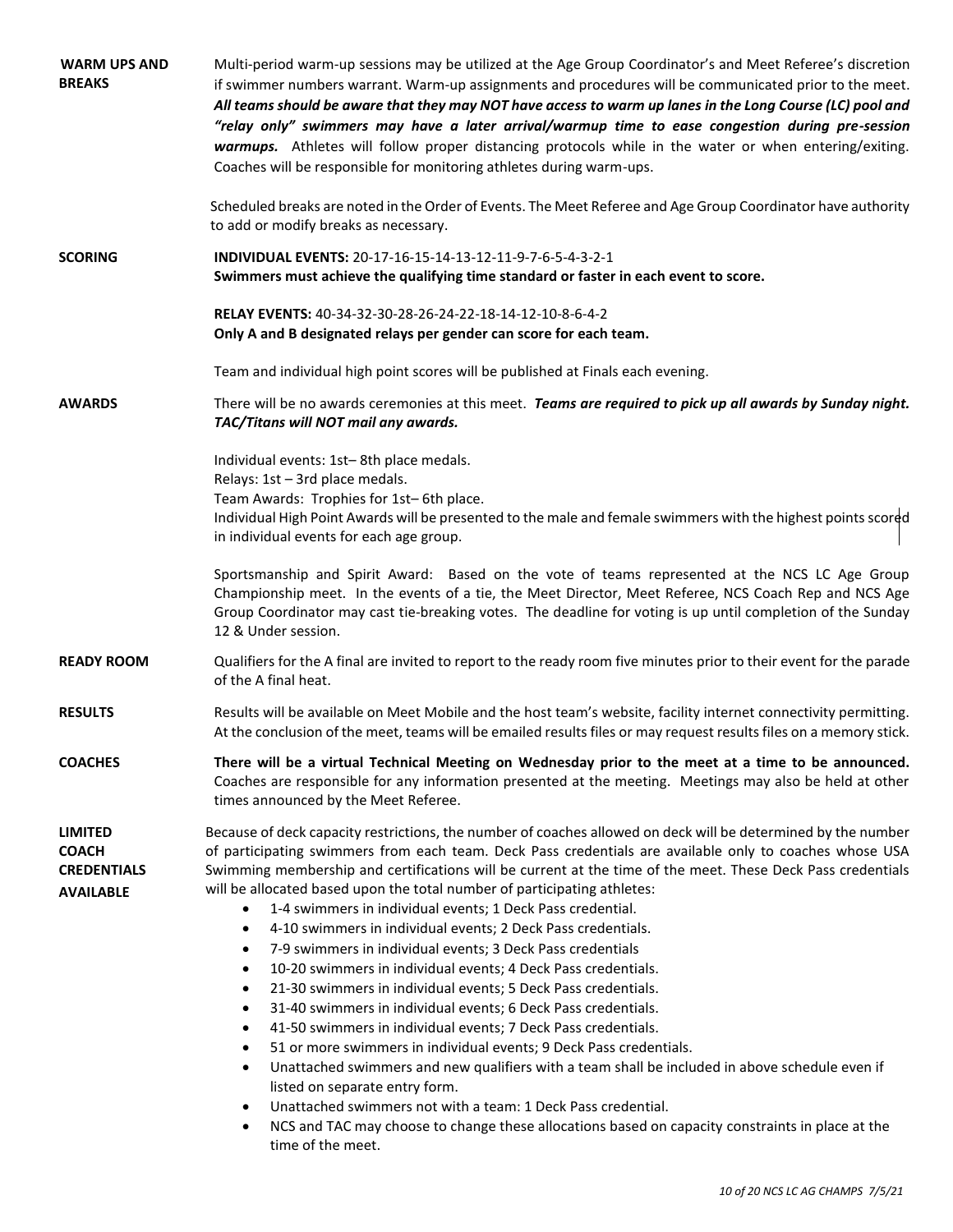|                                                 | All coaches who wish to enter the facility must check in and provide photo ID and proof of current USA<br>Swimming membership. The Deck Pass app is acceptable proof of USA Swimming membership for all purposes.<br>Coaches failing to provide proof of membership could be barred from the facility. Only coaches with a Deck<br>Pass credential may be on deck and only when their team's swimmers are competing.                                                                                                                                                                                                                                                                                                                                                                                                                                                                                                                                                                                                                                                                                                                                                             |
|-------------------------------------------------|----------------------------------------------------------------------------------------------------------------------------------------------------------------------------------------------------------------------------------------------------------------------------------------------------------------------------------------------------------------------------------------------------------------------------------------------------------------------------------------------------------------------------------------------------------------------------------------------------------------------------------------------------------------------------------------------------------------------------------------------------------------------------------------------------------------------------------------------------------------------------------------------------------------------------------------------------------------------------------------------------------------------------------------------------------------------------------------------------------------------------------------------------------------------------------|
| <b>OFFICIALS</b>                                | Due to deck capacity limitations, the officials for this meet will be selected in advance by the Meet Referee and<br>the NCS Officials Chair. An online signup sheet will be made available prior to the meet for officials to indicate<br>availability and interest in volunteering at this meet. Selected officials will be notified and advised of their<br>assigned sessions. There will be a mandatory virtual stroke briefing on Tuesday prior to the meet (time to be<br>announced) and meetings prior to each session as announced by the Meet Referee.                                                                                                                                                                                                                                                                                                                                                                                                                                                                                                                                                                                                                  |
|                                                 | Officials must show proof of current USA Swimming membership and NCS certification to the Meet Referee<br>upon request. A current member's Deck Pass is acceptable proof of USA Swimming membership for all<br>purposes.                                                                                                                                                                                                                                                                                                                                                                                                                                                                                                                                                                                                                                                                                                                                                                                                                                                                                                                                                         |
|                                                 | The uniform is white shirts over navy bottoms with white shoes. Long pants or skirts are preferred for finals.                                                                                                                                                                                                                                                                                                                                                                                                                                                                                                                                                                                                                                                                                                                                                                                                                                                                                                                                                                                                                                                                   |
|                                                 | This meet has been designated as a USA Swimming Official Qualification Meet. (Certification for N2 S&T, CJ, DR,<br>AR; re-certification for N2 all positions; and certification and re-certification for N3 S&T.) Officials interested in<br>other evaluations should contact the NCS Officials Chair by June 1. Any official wishing to participate should fill<br>out the Officials sign up form on NCSwim.org. Officials requesting an assigned position should apply by June 1.<br>Assignments will be based on evaluation requests, level of experience, and other factors. Please see the USA<br>Swimming website for additional information on National evaluation and certification requirements.                                                                                                                                                                                                                                                                                                                                                                                                                                                                        |
| <b>ELIGIBILITY and</b><br><b>TECHNICAL JURY</b> | An Eligibility and Technical Jury will be appointed by the Operations Vice Chair or his designee consisting of one<br>coach, one swimmer, and one non-coach/non-athlete member of NC Swimming should an eligibility or technical<br>protest arise.                                                                                                                                                                                                                                                                                                                                                                                                                                                                                                                                                                                                                                                                                                                                                                                                                                                                                                                               |
| <b>HOSPITALITY and</b><br><b>CONCESSIONS</b>    | There will be limited hospitality available to coaches and officials.                                                                                                                                                                                                                                                                                                                                                                                                                                                                                                                                                                                                                                                                                                                                                                                                                                                                                                                                                                                                                                                                                                            |
| WAIVER/<br><b>RELEASE</b>                       | As a team entered in this meet, upon entry you are verifying that all of the swimmers and coaches listed on<br>your OME entry are registered with USA Swimming. You acknowledge that you are familiar with the Safe Sport<br>rules of USA Swimming, Inc. and North Carolina Swimming, Inc. regarding warm-up procedures and meet safety<br>guidelines, and that you shall be responsible for the compliance of your swimmers with those rules during this<br>meet. You further acknowledge that all team members will follow the COVID-19 safety plan outlined in this<br>document. Triangle Aquatic Center, TAC Titans, North Carolina Swimming, Inc., and USA Swimming, Inc., their<br>agents, employees, and coaches shall be held free and harmless from any and all liabilities or claims for damages<br>arising by reason of illness or injury to anyone during the conduct of this meet. You acknowledge that by<br>entering this meet, you are granting permission for the names of any or all of your team's swimmers to be<br>published on the internet in the form of Psych Sheets, Meet Results, or any other documents associated with<br>the running of this meet. |
| <b>IMAGE RELEASE</b>                            | All participants agree to be filmed and photographed by the NCS approved photographer(s) and videographers<br>and to allow the right to use names and pictures before, during, or after the meet such as in public psych sheets,<br>heat sheets, and results or featured on the NCS website or social media sites or in public broadcast of the event<br>via television, live stream, or webcast. Parents and guardians of minor swimmers who do not wish their<br>swimmers to participate in interviews or have individual pictures featured on any media should inform their<br>team's head coach and the Meet Director prior to the meet.                                                                                                                                                                                                                                                                                                                                                                                                                                                                                                                                     |
| <b>MEDIA RELEASE</b>                            | The Triangle Aquatic Center and the TAC TITANS reserve the right to use photographs, video and other media<br>from anyone who participates in events at the Triangle Aquatic Center. The Triangle Aquatic Center may<br>utilize this media through any channels it deems proper. Participants include swimmers, coaches, officials,<br>meet personnel and spectators. The Participants waive any right to inspect or approve said media as well as<br>any right to compensation.                                                                                                                                                                                                                                                                                                                                                                                                                                                                                                                                                                                                                                                                                                 |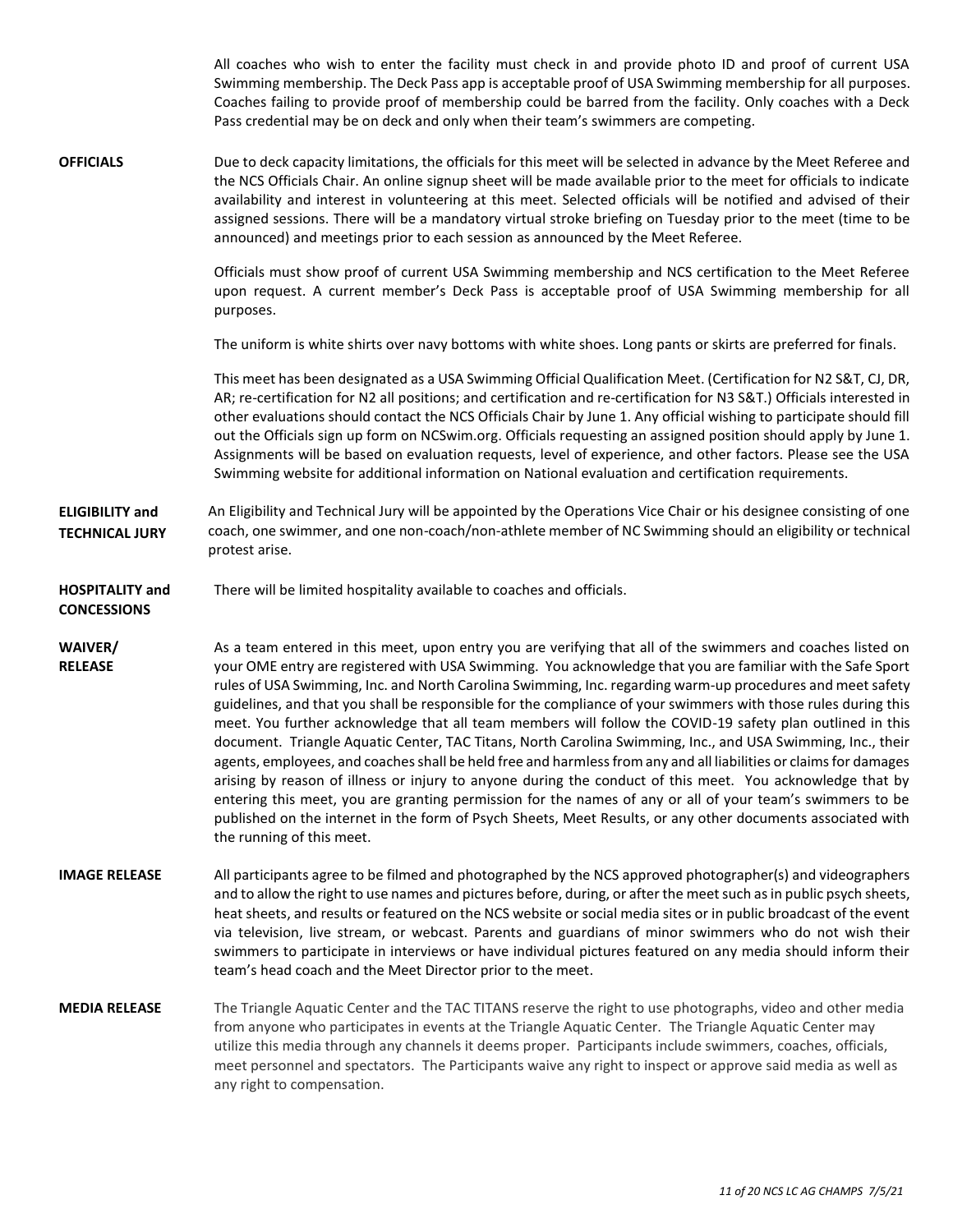

### **North Carolina Swimming Scratch Rule**

208.3. INDIVIDUAL SCRATCH RULE Swimmers shall inform themselves of the meet starting time and shall report to the proper meet authorities promptly upon call. The meet announcement shall specify all mandatory check-in and scratch deadlines and procedures.

- .1 Pre-Seeded Meets Any swimmer not reporting for or competing in an individual timed final event shall not be penalized.
- .2 Events Seeded on the Deck Any swimmer entered in an individual event that is seeded on the deck, in whole or in part, who has checked in for that event, must swim in the event unless the swimmer notifies the clerk of course before the seeding for that event has begun that the swimmer wishes to scratch or as noted in 208.3.4 A or D. Failure to scratch prior to seeding and not swimming the event will result in the swimmer being barred from the next individual event in which the swimmer entered in the meet. Unless the meet announcement states otherwise, events seeded on the deck shall be closed for seeding no later than thirty (30) minutes prior to the start of the event except that individual events of 400 meters or longer may be closed for seeding up to twenty-four (24) hours before the expected start of the event if the check-in/scratch deadline occurs after the beginning of the meet and is announced in the meet announcement.
- .3 Preliminary and Finals Events
	- A. Any swimmer not reporting for or competing in a pre-seeded preliminary heat when finals are scheduled shall not be penalized. If the preliminary heat is seeded on the deck then 208.3.2 applies
	- B. Any swimmer qualifying for an A final, scored or not scored, or B scored final race in an individual event who fails to compete in said A or B final race shall be barred from further competition for the remainder of the meet, except as noted in 208.3.4. For events occurring on the last day of a meet, a fine of \$100 per missed swim shall also be assessed to the club by the appropriate Division Chair for failure to compete. A declared false start or deliberate delay of meet is not permitted and will be regarded as a failure to compete.
	- C. In the event of withdrawal or barring of a swimmer from competition, when possible, the Referee shall fill the A, B, or C final with the next qualified swimmer(s). First and second alternates shall be announced along with the final qualifiers. These and all other alternates and those qualifying for non-scoring B or C finals shall not be penalized if unavailable to compete
	- D. When the B or C final has not yet been swum and a barring or withdrawal is known in advance by the Referee, the Referee should re-seed the A, B, or C finals, if necessary, to insert the alternate(s) in the appropriate lane(s), filling all lanes in the final. In order to prevent undue delay of the A, B, or C finals, the Referee may elect to fill the empty lane(s), without re-seeding, with the next qualified alternate, or if unavailable, the next qualified swimmer(s) who is/are present in the starting area and ready to swim
	- E. If a C or B final has already been swum, the A final of that event shall be swum without filling the empty lane(s)
- .4 Exception for Failure to Compete No penalty shall apply for failure to compete in or scratch an individual event if:
	- A. The Referee is notified in the event of illness or injury and accepts the proof thereof.
	- B. The swimmers qualifying for an A final or B final race based upon the results of the preliminaries notifies the Referee within thirty (30) minutes after announcement of the qualifiers of that final race that they may not intend to compete and also declares his final decision whether or not to scratch within thirty (30) minutes following his last individual preliminary heat, swim-off, or re-swim.
	- C. The swimmer was not named in any finals heat during the initial announcement of results
	- D. It is determined by the Referee that failure to compete is caused by circumstances beyond the control of the swimmer.

208.4. RELAY SCRATCH RULE

.1 All Meets - Any relay or relay member, in a relay event that fails to compete in or report for that event shall not be penalized.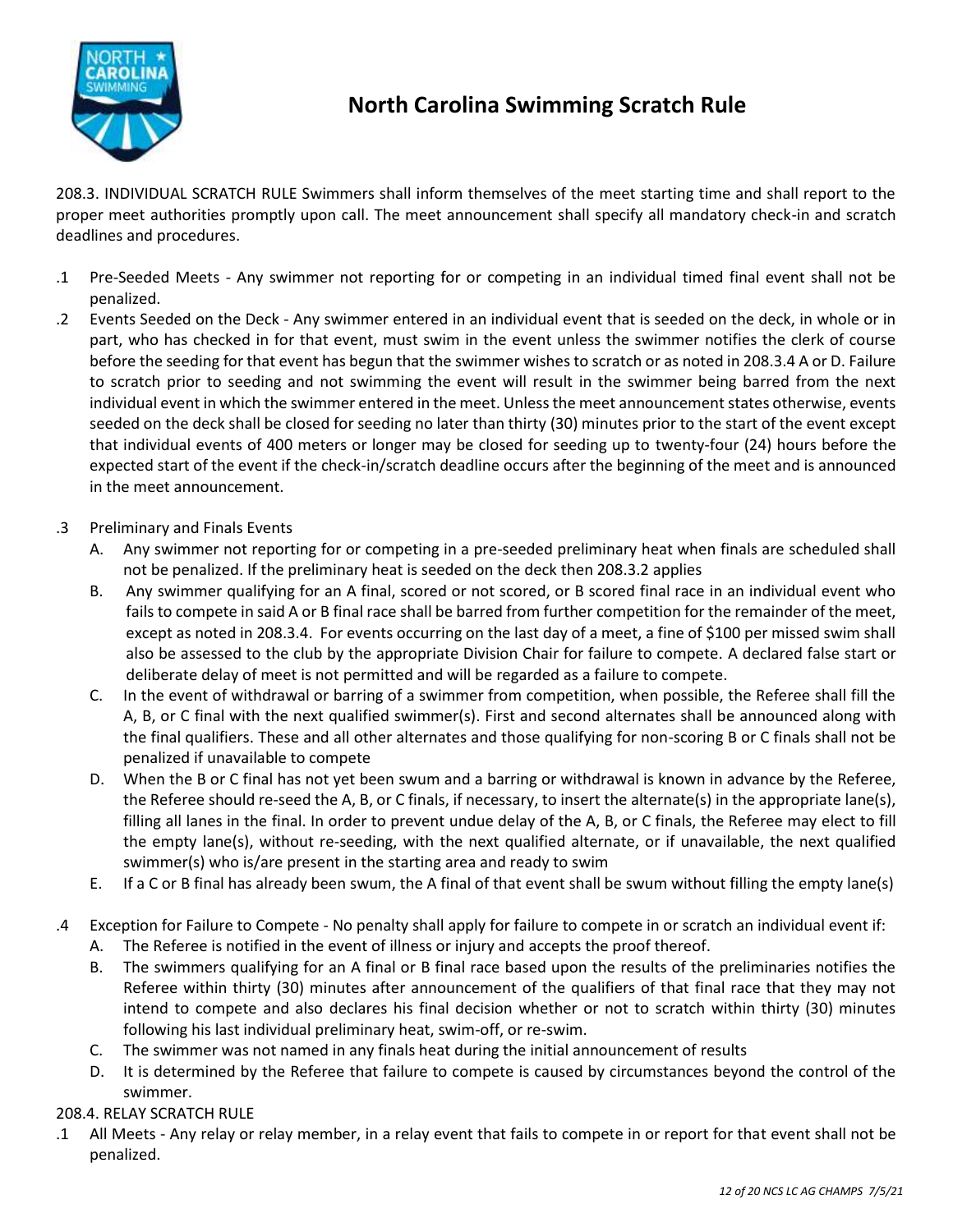

# **2021 North Carolina Swimming Long Course AG Championships Time Standards**

|                  |            |         | <b>FEMALE</b> |           | <b>MALE</b> |           |                |  |  |  |
|------------------|------------|---------|---------------|-----------|-------------|-----------|----------------|--|--|--|
| <b>EVENT</b>     |            | 10&U    | $11 - 12$     | $13 - 14$ | 10&U        | $11 - 12$ | $13 - 14$      |  |  |  |
|                  | <b>LCM</b> | 35.99   | 30.59         |           | 36.29       | 30.49     | 27.59          |  |  |  |
| 50 Free          | SCY        | 31.49   | 26.89         | 25.29     | 31.49       | 26.69     | 23.99          |  |  |  |
|                  | LCM        | 1:19.99 | 1:07.09       | 1:03.29   | 1:20.89     | 1:07.79   | 59.89          |  |  |  |
| 100 Free         | SCY        | 1:10.29 | 58.19         | 55.19     | 1:10.29     | 58.49     | 51.89          |  |  |  |
|                  | LCM        | 2:55.89 | 2:26.79       | 2:19.49   | 2:54.29     | 2:27.69   | 2:12.19        |  |  |  |
| 200 Free         | SCY        | 2:32.99 | 2:08.39       | 1:59.99   | 2:32.29     | 2:08.79   | 1:54.99        |  |  |  |
| 400 Free         | <b>LCM</b> | 5:54.29 | 5:16.49       | 4:55.39   | 5:51.49     | 5:20.39   | 4:38.49        |  |  |  |
| 500 Free         | SCY        | 6:27.49 | 5:47.49       | 5:23.09   | 6:24.29     | 5:49.19   | 4:59.19        |  |  |  |
| 800 Free         | <b>LCM</b> | X       | X             | 10:14.79  | X           | X         | 9:57.99        |  |  |  |
| 1000 Free        | SCY        | X       | X             | 11:22.49  | X           | X         | 11:02.19       |  |  |  |
| <b>1500 Free</b> | <b>LCM</b> | X       | X             | 19:36.19  | X           | X         | 19:10.99       |  |  |  |
| 1650 Free        | SCY        | X       | X             | 19:10.09  | X           | X         | 18:29.59       |  |  |  |
|                  | <b>LCM</b> | 43.19   | 35.89         | X         | 42.69       | 35.09     | X              |  |  |  |
| 50 Back          | SCY        | 36.09   | 30.99         | X         | 37.19       | 30.59     | X              |  |  |  |
|                  | LCM        | 1:33.49 | 1:16.59       | 1:11.99   | 1:33.79     | 1:18.69   | 1:08.69        |  |  |  |
| 100 Back         | SCY        | 1:20.09 | 1:06.59       | 1:02.69   | 1:20.99     | 1:07.89   | 59.29          |  |  |  |
|                  | LCM        | X       | 2:51.39       | 2:35.69   | X           | 2:51.09   | 2:28.79        |  |  |  |
| 200 Back         | SCY        | X       | 2:27.59       | 2:14.49   | X           | 2:24.39   | 2:08.79        |  |  |  |
|                  | LCM        | 48.29   | 41.09         | Χ         | 49.69       | 42.09     | Χ              |  |  |  |
| 50 Breast        | SCY        | 41.49   | 35.29         | X         | 43.09       | 36.29     | $\overline{X}$ |  |  |  |
|                  | LCM        | 1:47.09 | 1:30.09       | 1:24.49   | 1:49.09     | 1:31.69   | 1:19.49        |  |  |  |
| 100 Breast       | SCY        | 1:31.89 | 1:17.29       | 1:12.59   | 1:33.79     | 1:19.09   | 1:08.89        |  |  |  |
|                  | LCM        | X       | 3:13.19       | 3:02.09   | X           | 3:09.69   | 2:52.59        |  |  |  |
| 200 Breast       | SCY        | X       | 2:46.89       | 2:36.69   | X           | 2:42.49   | 2:28.49        |  |  |  |
|                  | LCM        | 41.49   | 33.09         | X         | 41.39       | 34.09     | X              |  |  |  |
| 50 Fly           | SCY        | 36.29   | 29.39         | X         | 36.69       | 30.19     | X              |  |  |  |
|                  | LCM        | 1:38.69 | 1:16.49       | 1:11.59   | 1:38.69     | 1:18.19   | 1:07.09        |  |  |  |
| 100 Fly          | SCY        | 1:25.79 | 1:07.49       | 1:02.19   | 1:25.79     | 1:09.19   | 58.99          |  |  |  |
|                  | <b>LCM</b> | X       | 2:53.19       | 2:40.79   | X           | 2:51.49   | 2:35.99        |  |  |  |
| 200 Fly          | SCY        | X       | 2:30.09       | 2:19.89   | X           | 2:28.69   | 2:13.49        |  |  |  |
|                  | LCM        | X       | X             | X         | X           | Χ         | Χ              |  |  |  |
| 100 IM           | SCY        | X       | X             | X         | X           | X         | X              |  |  |  |
|                  | <b>LCM</b> | 3:20.59 | 2:44.29       | 2:36.79   | 3:20.59     | 2:46.29   | 2:28.39        |  |  |  |
| 200 IM           | SCY        | 2:54.19 | 2:24.09       | 2:16.29   | 2:54.19     | 2:24.99   | 2:08.79        |  |  |  |
|                  | <b>LCM</b> | X       | 6:07.69       | 5:37.19   | Х           | 6:04.59   | 5:16.09        |  |  |  |
| 400 IM           | SCY        | X       | 5:17.49       | 4:47.49   | X           | 5:17.19   | 4:34.69        |  |  |  |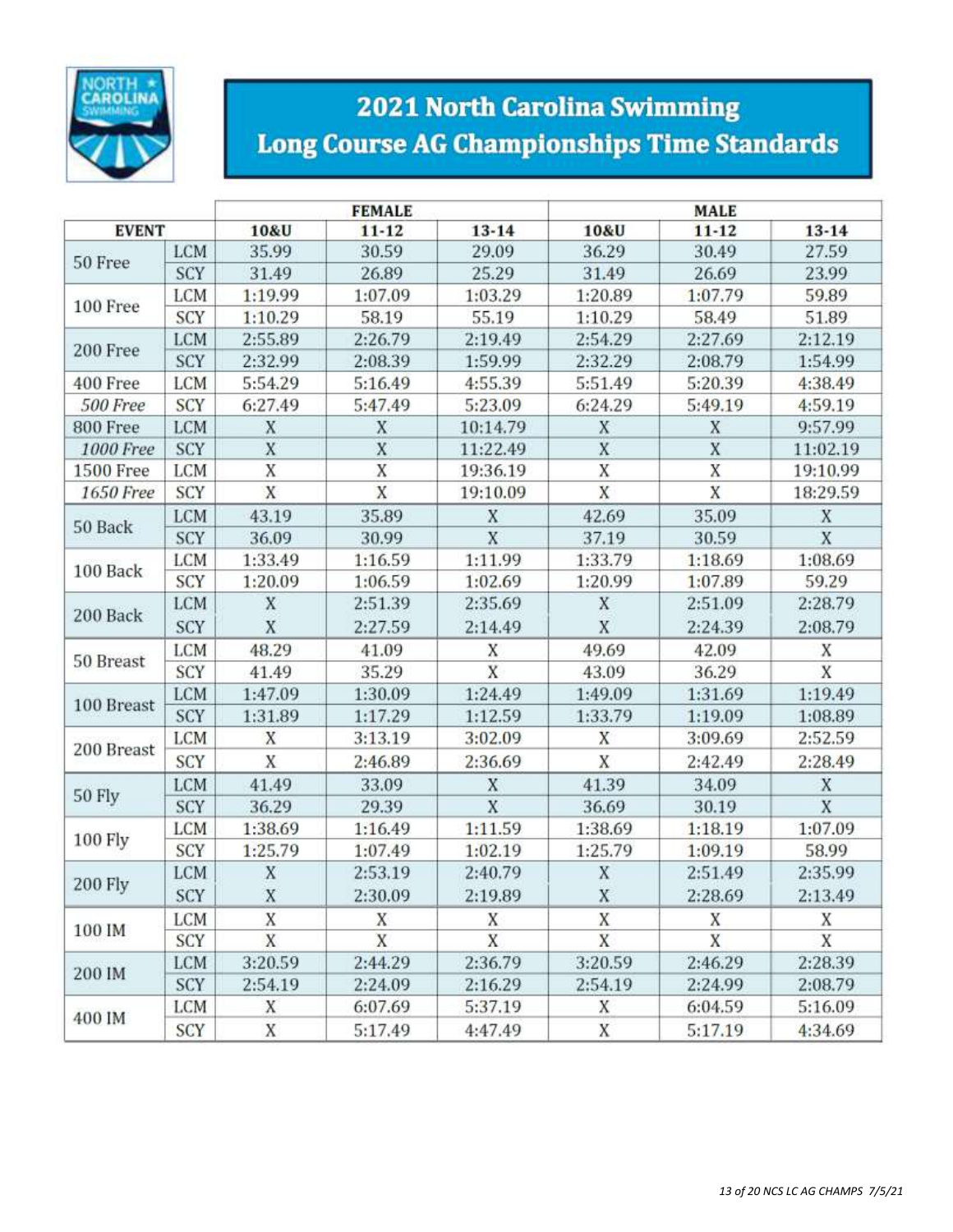

### 2021 NORTH CAROLINA SWIMMING **SCM\* TIME STANDARDS**



## NOTE - LCM Times converted to SCM using Swimming World conversion

\* SCM qualifying times accepted for LC NCS Championships only while under Covid restrictions.

| <b>SCM EVENT</b> |         | <b>FEMALE</b>      |           | MALE               |           |           |  |  |  |
|------------------|---------|--------------------|-----------|--------------------|-----------|-----------|--|--|--|
|                  | 10&U    | $11 - 12$          | $13 - 14$ | 10&U               | $11 - 12$ | $13 - 14$ |  |  |  |
| 50 Free          | 35.49   | 30.09              | 28.59     | 35.79              | 29.99     | 27.09     |  |  |  |
| 100 Free         | 1:19.09 | 1:06.19            | 1:02.39   | 1:19.99            | 1:06.89   | 58.99     |  |  |  |
| 200 Free         | 2:54.89 | 2:25.79            | 2:15.29   | 2:53.29            | 2:26.69   | 2:11.19   |  |  |  |
| 400 Free         | 5:50.49 | 5:12.69            | 4:51.59   | 5:47.69            | 5:16.59   | 4:28.29   |  |  |  |
| 800 Free         |         |                    | 10:03.49  |                    |           | 9:46.69   |  |  |  |
| <b>1500 Free</b> |         |                    | 19:16.19  |                    |           | 18:50.99  |  |  |  |
| 50 Back          | 42.49   | 35.19              |           | 41.99              | 34.49     |           |  |  |  |
| 100 Back         | 1:31.99 | 1:10.49<br>1:15.09 |           | 1:32.29            | 1:17.19   | 1:07.19   |  |  |  |
| 200 Back         |         | 2:48.39            | 2:32.69   |                    | 2:48.09   | 2:25.79   |  |  |  |
| 50 Breast        | 47.69   | 40.49              |           | 49.09              | 41.49     |           |  |  |  |
| 100 Breast       | 1:45.59 | 1:28.59            | 1:22.99   | 1:47.59            | 1:30.19   | 1:17.99   |  |  |  |
| 200 Breast       |         | 3:09.69            | 2:59.59   |                    | 3:06.19   | 2:49.09   |  |  |  |
| 50 Fly           | 40.89   | 32.49              |           | 40.79              | 33.49     |           |  |  |  |
| 100 Fly          | 1:37.39 | 1:15.19            | 1:10.29   | 1:37.39            | 1:16.89   | 1:05.79   |  |  |  |
| <b>200 Fly</b>   |         | 2:49.89            | 2:37.49   |                    | 2:48.19   | 2:32.69   |  |  |  |
| 200 IM           | 3:12.49 | 2:36.19            | 2:28.69   | 3:12.49<br>2:38.19 |           | 2:20.29   |  |  |  |
| 400 IM           |         | 5:56.39            | 5:25.89   |                    | 5:53.29   | 5:04.79   |  |  |  |

### Long Course AG Championships Time Standards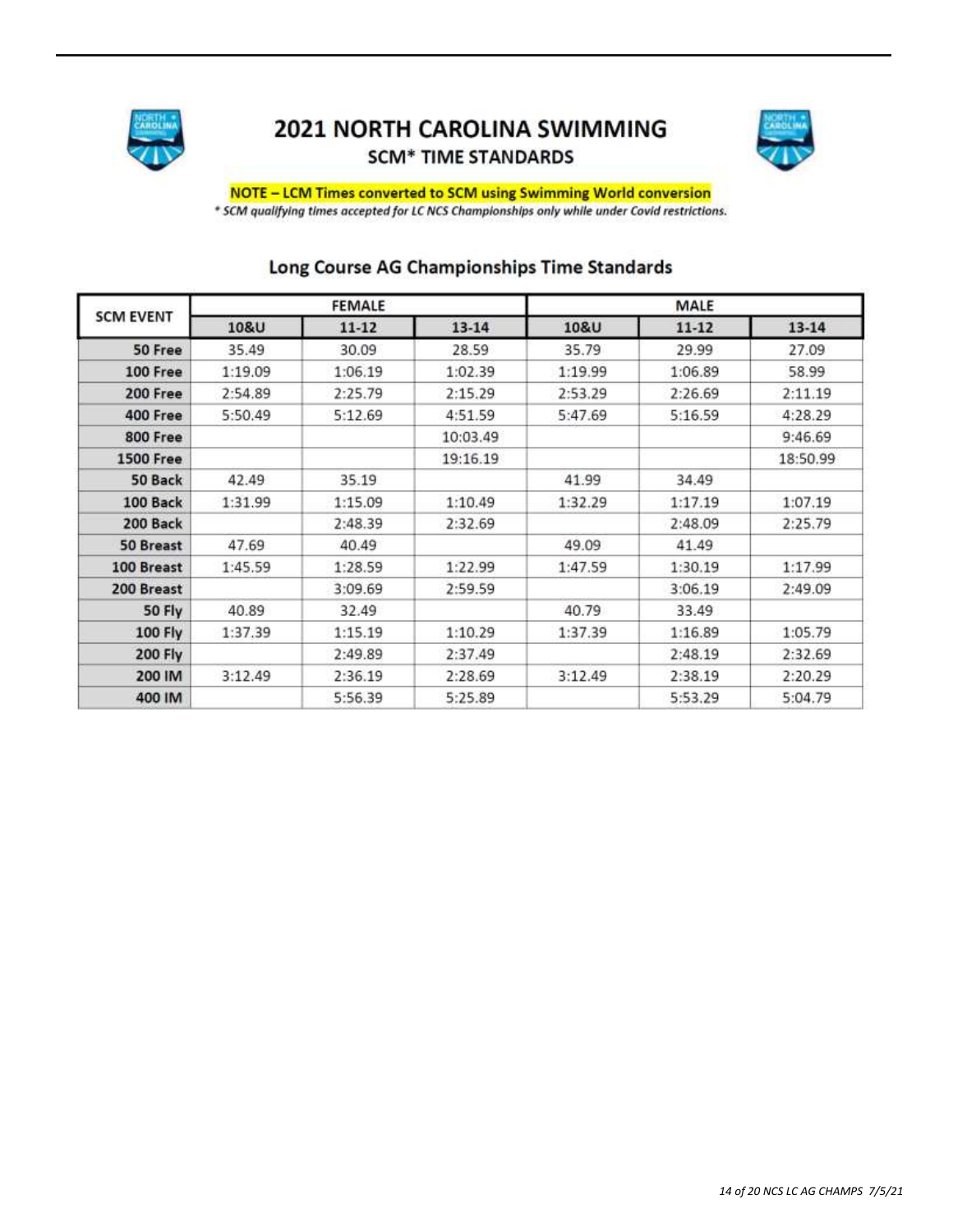## **USA Swimming Para Motivational Time Standards**

| Para 1 LSC Motivational Time Standards                                                                                              |                        |                   |                    |                  |                  |                  |                    |                  |                        |                  |                   |                    |                  |                    |                   |                    |                   |
|-------------------------------------------------------------------------------------------------------------------------------------|------------------------|-------------------|--------------------|------------------|------------------|------------------|--------------------|------------------|------------------------|------------------|-------------------|--------------------|------------------|--------------------|-------------------|--------------------|-------------------|
|                                                                                                                                     |                        |                   |                    |                  | Girls            |                  |                    |                  |                        | Boys             |                   |                    |                  |                    |                   |                    |                   |
|                                                                                                                                     | 10 & U P1              |                   | 11-12 P1           |                  | 13-14 P1         |                  | 15 & O P1          |                  | P1                     | 10 & U P1        |                   | 11-12 P1           |                  | 13-14 P1           |                   | 15 & O P1          |                   |
| - non-ambulatory (wheelchair<br>bound): limited use of all four                                                                     | SCY                    | LCM               | SCY                | LCM              | SCY              | LCM              | SCY                | LCM              |                        | SCY              | LCM               | SCY                | LCM              | SCY                | <b>LCM</b>        | SCY                | LCM               |
|                                                                                                                                     | 1:44.49                | 1:44.4            | 1:34.69            | 1:34.6           | 1:26.1           | 1:26.1           | 1:24.89<br>2.58.09 | 1:24.8<br>2:58.0 | <b>50 FR</b>           | 1:39.2           | 1:39.29           | 1:30.29            | 1:30.2           | 1:21.29            | 1:21.2            | 1:18.29<br>2:56.66 | 1:18.29<br>2:56.6 |
|                                                                                                                                     | 3:39.19                | 3:39.1            | 3:18.55            | 3:18.5           | 3:00.            | 3:00.            | 7:06:49            | 7:06.4           | 100 FR                 | 3:44.1           | 3:44.19           | 3:23.75            | 3:23.7           | 3:03.4             | 3:03.4            | 4:50.90            | 4:50.89           |
| extremities                                                                                                                         | 8:44.89<br>2:03.59     | 8:44.8<br>2:03.5  | 7:55.65<br>1:51.99 | 7:55.6<br>1:51.9 | 7:12.9<br>1:41.9 | 7:12.9<br>1:41.9 | 1:40.39            | 1:40.3           | 200 FR                 | 6.09.0<br>1:22.8 | 6:09.09<br>1:22.8 | 5:35.59<br>1:15.39 | 5:35.5<br>1:15.3 | 5:01.99<br>1:07.89 | 5:01.9<br>1:07.8  | 1:05.39            | 1:05.39           |
|                                                                                                                                     | 3:47.19                | 3:47.1            | 3:25.89            | 3:25.8           | 3:07.4           | 3:07.4           | 3:04.56            | 3:04.5           | <b>50 BK</b><br>100 BK | 3:01.19          | 3:01.19           | 2:44.69            | $2-44.6$         | 2:28.19            | 2:28.19           | 2:22.66            | 2:22.66           |
|                                                                                                                                     | 1:54.39                | 1:54.3            | 1:43.63            | 1:43.6           | 1:34.3           | 1:34.3           | 1:32.9             | 1:32.9           | <b>50 BR</b>           | 1:29.5           | 1:29.56           | 1:21.49            | 1:21.45          | 1:13.29            | 1:13.2            | 1:10.55            | 1:10.59           |
|                                                                                                                                     | 5:26.29                | 5:26.2            | 4:55.69            | 4:55.6           | 4:29.19          | 4:29.1           | 4:25.19            | 4:25.19          | 100 BR                 | 4:19.99          | 4:19.96           | 3:56.39            | 3:56.35          | 3:32.69            | 3:32.6            | 3:24.89            | 3:24.89           |
|                                                                                                                                     | 3:03.89                | 3:03.8            | 2:46.69            | 2:46.6           | 2:31.7           | 2:31.7           | 2:29.49            | 2:29.4           | <b>50 FL</b>           | 2:48.09          | 2.48.05           | 2:32.79            | $2 - 32.7$       | 2:17.49            | 2:17.4            | 2:12.39            | 2:12.39           |
| E,                                                                                                                                  | 7:35.89                | 7:35.8            | 6:53:15            | 6:53.1           | 6:16.1           | 6:16.1           | 6:10.49            | 6:10.4           | 150 IM                 | 7:30:09          | 7:30.09           | 6:49.19            | 6:49.1           | 6:08.19            | 6:08.1            | 5:54.55            | 5:54.59           |
| Para 2 LSC Motivational Time Standards                                                                                              |                        |                   |                    |                  |                  |                  |                    |                  |                        |                  |                   |                    |                  |                    |                   |                    |                   |
|                                                                                                                                     |                        |                   |                    |                  | Girls            |                  |                    |                  |                        |                  |                   |                    |                  | Boys               |                   |                    |                   |
|                                                                                                                                     | 10 & U P2              |                   | 11-12 P2           |                  | 13-14 P2         |                  |                    | 15 & O P2        |                        |                  | 10 & U P2         | 11-12 P2           |                  | 13-14 P2           |                   |                    | 15 & O P2         |
|                                                                                                                                     | SCY                    | LCM               | SCY                | <b>LCM</b>       | SCY              | LCM              | SCY                | LCM              | P <sub>2</sub>         | 5CY              | LCM               | 5CY                | <b>LCM</b>       | <b>SCY</b>         | LCM               | SCY                | LCM               |
|                                                                                                                                     | 56.B                   | 59.7              | 51.49              | 54.1             | 46.8             | 49.3             | 46.19              | 48.5             | <b>50 FR</b>           | 53.99            | 56.7              | 49.09              | 51.6             | 44.19              | 46.4              | 42.59              | 44.79             |
|                                                                                                                                     | 2:06.59                | 2:13.19           | 1:54.65            | 2:00.6           | 1:44.3           | 1:49.8           | 1.42.79            | 1:48.1           | 100 FR                 | 1:59.09          | 2:05.25           | 1:48.29            | 1:53.99          | 1:37.39            | 1:42.5            | 1:33.7             | 1:38.79           |
| ambulatory with assistance, can be wheelchair<br>- dwarfism, multiple limb deficiencies,<br>bound with high functioning upper body. | 4:20.49                | 4:34.1            | 3:56.0             | 4:08.4           | 3:34.8           | 3:46.2           | 3:31.69            | 3:42.7           | 200 FR                 | 4:11.89          | 4:25.09           | 3:48.49            | 4:00.9%          | 3:26.09            | 3:36.8            | 3:18.49            | 3:28.89           |
|                                                                                                                                     |                        |                   | 9:37.09            | 7:51.0           | 8:45.39          | 7:08.89          | 8:37.40            | 7:02.39          | 400/                   |                  |                   | 9:37.89            | 7:51.6           | 8:40.09            | 7:04.49           | 8:20.7             | 6:48.79           |
|                                                                                                                                     |                        |                   |                    |                  |                  |                  |                    |                  | <b>500 FR</b>          |                  |                   |                    |                  |                    |                   |                    |                   |
|                                                                                                                                     | 1:09.09                | 1:12.6            | 1:02.59            | 1:05.8           | 56.95            | 59.9             | 56.09              | 59.0             | <b>SO BK</b>           | 1:01.09          | 1:04.29           | 55.49              | 58.3             | 49.99              | 52.5              | 48.09              | 50.65             |
|                                                                                                                                     | 2:39.79                | 2:48.1            | 2:24.7             | 2:32.4           | 2:11.8           | 2:18.            | 2:09.8             | 2:16.6           | 100 BK                 | 2:32.7           | 2:40.8            | 2:18.89            | 2:26.2           | 2:05.09            | 2:11.5            | 2:00.3             | 2:06.79           |
|                                                                                                                                     |                        |                   | 4:58.79            | 5:14.4           | 4:31.9           | 4:46.2           | 4:27.8             | 4:41.9           | 200 BK                 |                  |                   | 4:20.89            | 4:34.5           | 3:54.79            | 4:07.09           | 3:46.0             | 3:57.99           |
|                                                                                                                                     | 1:12.09<br>$2 - 39.99$ | 1:15.8<br>2:48.39 | 1:05.49            | 1:08.8           | 59.5             | 1:02.6           | 58.69              | 1:01.6           | <b>50 BR</b>           | 1:09.1           | 1:12.7            | 1:02.89            | 1:06.1           | 56.59              | 59.5              | 54.4!              | 57.39             |
|                                                                                                                                     |                        |                   | 2:24.99            | 2:32.3           | 2:11.9           | 2:18.8           | $2 - 0999$         | 2:16             | 100 BR                 | 2:33.3           | 2:41.45           | 2:19.49            | $2 - 26.7$       | 2:05.49            | 2:12.05           | 2:00.8             | 2:07.19           |
|                                                                                                                                     | 1:09.59                | 1:13.1            | 5:17.19            | 5:34.1           | 4:24.8           | 4:38.7           | 4:44.66            | 4:59.5           | 200 BR                 |                  |                   | 5:00.99            | 5:16.7           | 4:30.89            | 4:45.09           | 4:20.8             | 4:34.59           |
| 24                                                                                                                                  | $2 - 58.89$            | 3:08.2            | 1:03.09<br>2:42.0  | 1:06.<br>2:50.   | 57.3<br>2:27.    | 1:00.<br>2:35    | 56.59<br>2:25.3    | 59.4<br>2:32     | 50 FL<br>100 FL        | 55.89<br>2:55.2  | 58.7<br>3:04.4    | 50.79<br>7:39.3    | 53.4<br>247.7    | 45.69<br>2:23.3    | 48.0<br>2:30.9    | 43.9<br>2:18.0     | 46.39<br>2:25.39  |
|                                                                                                                                     | 5:31.79                | 5:49.1            | 5:00.59            | 5:16.3           | 4:33.6           | 4:48.0           | 4:29.5             | 4:43.            | 200 IM                 | 5:12.3           | 5:28.8            | 4:43.99            | 4:58.9           | 4:15.56            | 4:29.0            | 4:06.19            | 4:19.09           |
|                                                                                                                                     |                        |                   |                    |                  |                  |                  |                    |                  |                        |                  |                   |                    |                  |                    |                   |                    |                   |
| Para 3 LSC Motivational Time Standards                                                                                              |                        |                   |                    |                  |                  |                  |                    |                  |                        |                  |                   |                    |                  |                    |                   |                    |                   |
|                                                                                                                                     |                        |                   |                    |                  | Girls            |                  |                    |                  |                        |                  |                   |                    |                  | Boys               |                   |                    |                   |
|                                                                                                                                     | 10 & U P3              |                   | 11-12 P3           |                  | 13-14 P3         |                  | 15 & O P3          |                  |                        | 10 U P3          |                   | 11-12 P3           |                  | 13-14 P3           |                   |                    | 15 & O P3         |
|                                                                                                                                     | SCY                    | <b>LCM</b>        | SCY                | LCM              | SCY              | <b>LCM</b>       | SCY                | LCM              | P3                     | SCY              | LCM               | SCY                | <b>LCM</b>       | SCY                | LCM               | SCY                | LCM               |
|                                                                                                                                     | 44.09                  | 48.8              | 39.BS              | 44.7             | 36.3             | 40.3             | 35.7               | 39.6             | <b>50 FR</b>           | 39.7             | 44.1              | 36.19              | 40.1             | 32.59              | 36.1              | 31.3               | 34.79             |
|                                                                                                                                     | 1:33.89                | 1:44.2            | 1:25.09            | 1:34.4           | 1:17.4           | 1:26.0           | 1:16.39            | 1:24.7           | 100 FR                 | 1:26.49          | 1:36.09           | 1:18.59            | 1:27.25          | 1:10.79            | 1:18.5            | 1:08.09            | 1:15.69           |
|                                                                                                                                     | 3:51.49                | 4:17.1            | 3:29.79            | 3:53.0           | 3:10.9           | 3:32.1           | 3:08.0             | 3:28.9           | 200 FR                 | 3:17.6           | 3:39.5            | 2:59.69            | 3:19.69          | 2:41.69            | 2:59.5            | 2:35.7             | 2:53.09           |
| tual impairments, ambulatory                                                                                                        | 8:46.89                | 7:43.1            | 7:57.59            | 6:59.7           | 7:14.79          | 6:22.19          | 7:08:19            | 6:16.39          | 400/                   | 8:31.99          | 7:30.05           | 7:45.49            | 6:49.19          | 6:58.99            | 6:08.29           | 6:43.49            | 5:54.69           |
|                                                                                                                                     |                        |                   |                    |                  |                  |                  |                    |                  | 500 FR<br>800/         |                  |                   |                    |                  |                    |                   |                    |                   |
|                                                                                                                                     |                        |                   | 18:00.49           | 15:19.5          | 16:32.09         | 14:04.39         | 16:18.49           | 13:52.79         | 1000 FR                |                  |                   | 18:21.59           | 15:37.49         |                    | 16:31.39 14:03.69 | 15:54.69           | 13:32.49          |
|                                                                                                                                     |                        |                   |                    |                  |                  |                  |                    |                  | 1500/                  |                  |                   |                    |                  |                    |                   |                    |                   |
|                                                                                                                                     |                        |                   | 32:31.69           | 30:29.19         | 90301.09         | 28:08:15         | 29:37.99           | 27)46.39         | 1650 FR                |                  |                   | 34:04.19           | 31:55.79         | 30:39.71           | 28:44.19          | 29:31.53           | 27:40.29          |
| without significant assistance.<br>P3 - single limb deficiencies, visual impairments, intellect                                     | 53.39                  | 59.29             | 48.39              | 53.6             | 44.0             | 48.99            | 43.39              | 48.19            | 50 BK                  | 45.59            | 50.69             | 41.49              | 46.09            | 37.29              | 41.49             | 35.89              | 39.89             |
|                                                                                                                                     | 1:52.49                | 2:04.9            | 1:41.99            | 1:53.2           | 1:32.8           | 1:43.1           | 1:31.49            | 1:41.59          | 100 BK                 | 1:36.09          | 1:46.79           | 1:27.39            | 1:37.06          | 1:18.59            | 1:27.36           | 1:15.69            | 1:24.09           |
|                                                                                                                                     |                        |                   |                    |                  |                  |                  |                    |                  |                        |                  |                   |                    |                  |                    |                   |                    |                   |
|                                                                                                                                     |                        |                   | 4:04.79            | 4:31.8           | 3:42.99          | 4:07.6           | 3:39.59            | 4:03.85          | 200 BK                 |                  |                   | 3:29.49            | 3:52.75          | 3:08.59            | 3:29.49           | 3:01.55            | 3:21.75           |
|                                                                                                                                     | 56.79                  | 1:03.09           | 51.49              | 57.19            | 46.79            | 51.99            | 46.09              | 51.19            | 50 BR                  | 49.79            | 55.29             | 45.29              | 50.29            | 40.79              | 45.29             | 39.29              | 43.59             |
|                                                                                                                                     | 1:59.69                | 2.12.96           | 1:48.49            | 2:00.4           | 1:38.69          | 1:49.6           | 1:37.19            | 1:47.99          | 100 BR                 | 1:50.59          | 2:02.89           | 1:20.49            | 1:51.69          | 1:30.49            | 1:40.49           | 1:27.19            | 1:36.79           |
|                                                                                                                                     |                        |                   |                    |                  |                  |                  |                    |                  |                        |                  |                   |                    |                  |                    |                   |                    |                   |
|                                                                                                                                     |                        |                   | 4:20.29            | 4:49.1           | 3:56.9           | 4:23.2           | 3:53.29            | 4:19.19          | 200 BR                 |                  |                   | 3:40.09            | 4:04.49          | 3:18.09            | 3:40.05           | 2:56.09            | 3:31.89           |
|                                                                                                                                     | 48.29                  | 53.59             | 43.69              | 48.4             | 39.7             | 44.19            | 39.19              | 43,49            | 50 FL                  | 43.29            | 48.09             | 39.29              | 43.66            | 35.39              | 39.29             | 31.49              | 37.89             |
|                                                                                                                                     | 1:41.69                | 1.52.8            | 1:32.09            | 1:42.2           | 1:23.8           | 1:33.1           | 1:22.59            | 1:31.69          | 100 FL                 | 1:30.89          | 1:40.99           | 1:22.79            | 1:31.99          | 1:14.39            | 1:22.59           | 1:06.09            | 1:19.59           |
|                                                                                                                                     |                        |                   | 3:40.99            | 4:05.4           | 3:21.39          | 3:43.6           | 3:18.09            | 3:40.05          | 200 FL                 |                  |                   | 3:29.19            | 3:52.39          | 3:08.29            | 3:29.19           | 2:47.39            | 3:21.39           |
|                                                                                                                                     |                        |                   |                    |                  |                  |                  |                    |                  |                        |                  |                   |                    |                  |                    |                   |                    |                   |
|                                                                                                                                     | 3:57.99                | 4:24.3            | 3:35.69            | 3:59.5           | 3:16.2           | 3:38.0           | 3:10.39            | 3:34.7           | 200 IM                 | 3:29.65          | 3:52.99           | 3:10.69            | 3:31.7           | 2:51.59            | 3:10.65           | 2:32.4             | 3:03.59           |
|                                                                                                                                     |                        |                   | 8:34.59            | 9:25.4           | 7:48.3           | 8:34.6           | 7:41.39            | 8:26.9           | 400 IM                 |                  |                   | 7:46.79            | 8:20.0           | 6:56.79            | 7:30.05           | 6:40.09            | 7:13.39           |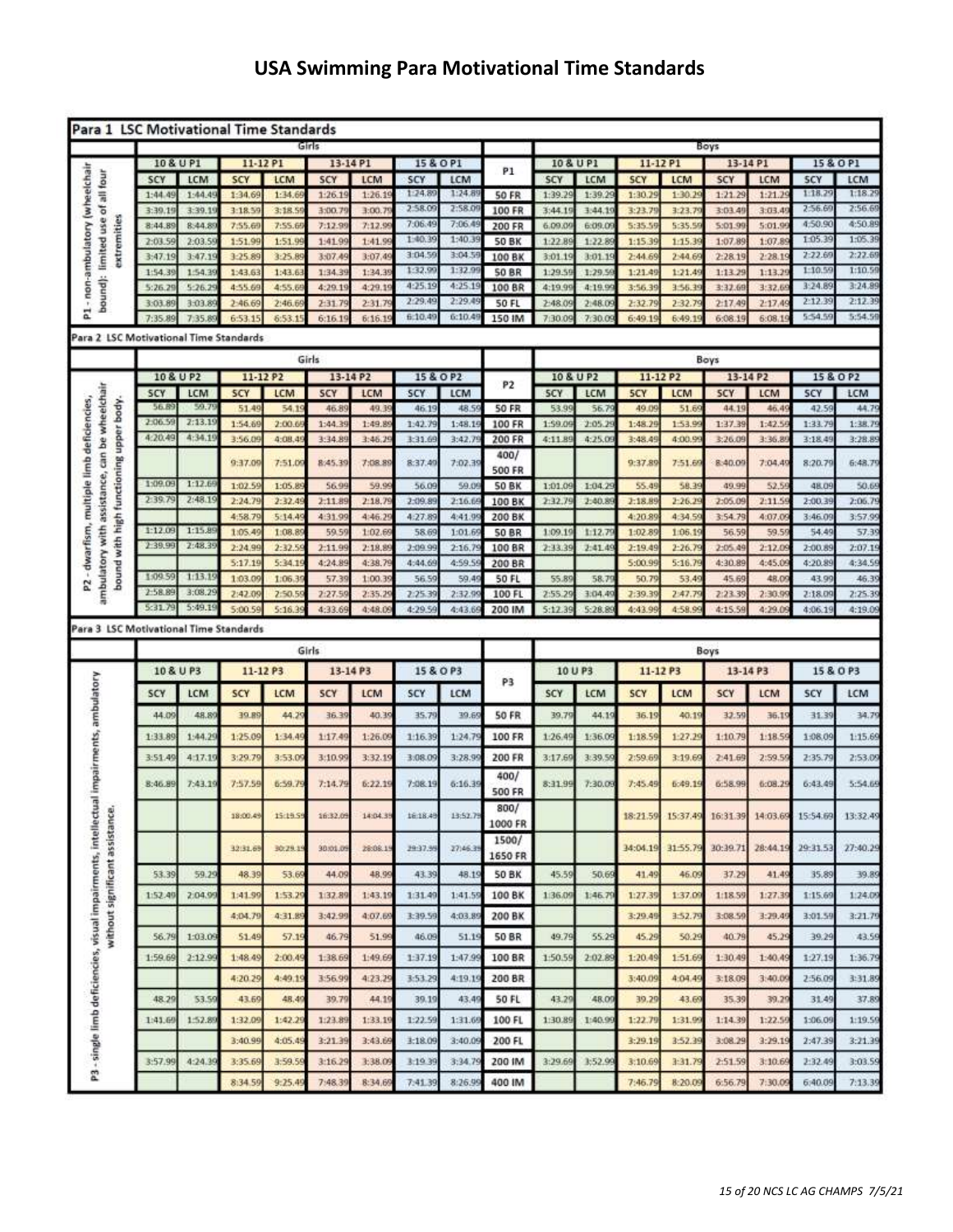

## **2021 NORTH CAROLINA SWIMMING LONG COURSE AGE GROUP CHAMPIONSHIP ORDER OF EVENTS**

| <b>THURSDAY EVENING</b> | Warm-ups 1:30-2:55 PM      | <b>Timed Finals 3:00 PM</b> |
|-------------------------|----------------------------|-----------------------------|
| Girls Event             | <b>EVENTS</b>              | Boys Event                  |
|                         | 13-14 800M Freestyle       |                             |
| $3/$ Heats 1-3          | 11-12 400M IM              | $4/Heats$ 1-3               |
|                         | 13-14 800M Freestyle Relay |                             |
| $3/$ Heats 4+           | 11-12 400M IM              | $4$ /Heats 4+               |

| <b>FRIDAY MORNING</b> | Warm-ups 7:00-8:25 AM        | Preliminaries 8:30 AM |
|-----------------------|------------------------------|-----------------------|
| Girls Event           | <b>EVENTS</b>                | <b>Boys Event</b>     |
|                       | 13-14 200M Freestyle         |                       |
| 9                     | 13-14 100M Breaststroke      | 10                    |
| 11                    | 13-14 100M Butterfly         | 12                    |
| 13                    | 13-14 400M Individual Medley | 14                    |
|                       | 10-minute break              |                       |
|                       | 13-14 400M Freestyle Relay** | 16                    |

\*\*The fastest heat of relay teams (girls & boys) will swim in finals. No AM/PM option.

| <b>SATURDAY MORNING</b> | Warm-ups 7:00-8:25 AM     | <b>Preliminaries 8:30 AM</b> |
|-------------------------|---------------------------|------------------------------|
| Girls Event             | <b>EVENTS</b>             | <b>Boys Event</b>            |
| 19                      | 13-14 200M Butterfly      | 20                           |
| 21                      | 13-14 50M Freestyle       | 22                           |
| 23                      | 13-14 200M Breaststroke   |                              |
| 25                      | 13-14 100M Backstroke     | 26                           |
| 27                      | 13-14 400M Freestyle      | 28                           |
| 10-minute break         |                           |                              |
| 29                      | 13-14 400M Medley Relay** | 30                           |

\*\*The fastest heat of relay teams (girls & boys) will swim in finals. No AM/PM option.

| <b>SUNDAY MORNING</b> | Warm-ups 7:00-8:25 AM        |  | <b>Preliminaries 8:30 AM</b> |
|-----------------------|------------------------------|--|------------------------------|
| Girls Event           | <b>EVENTS</b>                |  | Boys Event                   |
| 35                    | 13-14 100M Freestyle         |  | 36                           |
| 37                    | 13-14 200M Backstroke        |  | 38                           |
| 39                    | 13-14 200M Individual Medley |  | 40                           |
| 33                    | 13-14 1500M Freestyle**      |  | 34                           |

\*\*The fastest heat of girls & boys will swim in finals. No AM/PM option. Swimmers must provide their own counters.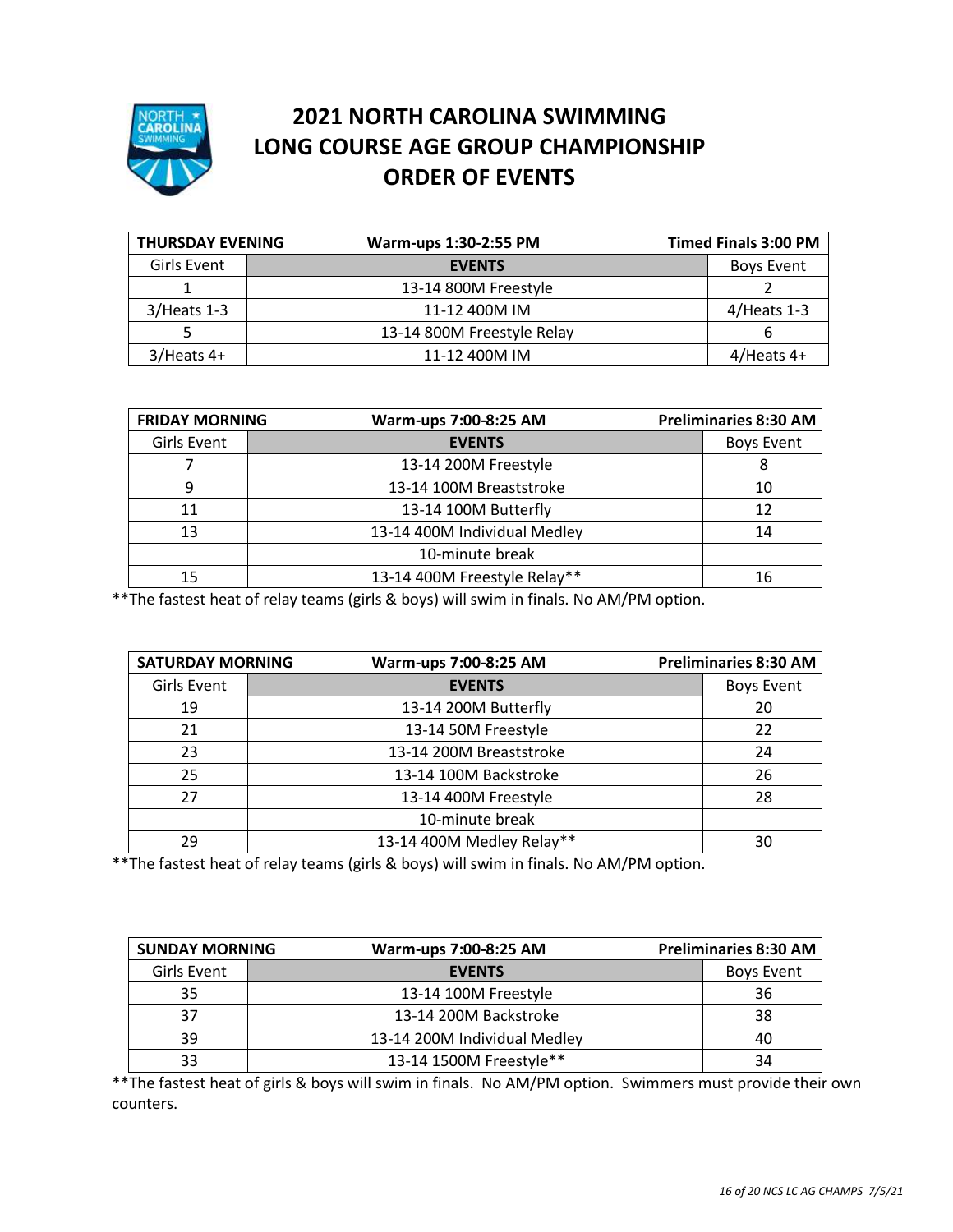

## **NORTH CAROLINA SWIMMING LONG COURSE AGE GROUP CHAMPIONSHIP ORDER OF EVENTS**

*Note: Session Start Times are subject to change*

| <b>FRIDAY AFTERNOON</b> | Warm-ups 12:00-1:00 PM     | <b>Timed Finals 1:05 PM</b> |
|-------------------------|----------------------------|-----------------------------|
| Girls Event             | <b>EVENTS</b>              | <b>Boys Event</b>           |
| 43                      | 11-12 50M Freestyle        | 44                          |
| 45                      | 10&U 50M Freestyle         | 46                          |
| 47                      | 11-12 100M Butterfly       | 48                          |
| 49                      | 10&U 100M Butterfly        | 50                          |
| 51                      | 11-12 50M Breaststroke     | 52                          |
| 53                      | 10&U 50M Breaststroke      | 54                          |
| 55                      | 11-12 400M Freestyle       | 56                          |
| 57                      | 10&U 400M Freestyle        | 58                          |
| 59                      | 11-12 400M Freestyle Relay | 60                          |
| 17                      | 11-12 200M Backstroke**    | 18                          |

\*\* Events 17/18 swim in finals.

| <b>SATURDAY AFTERNOON</b> |                         | Warm-ups 12:00-1:00 PM  |    | <b>Timed Finals 1:05 PM</b> |
|---------------------------|-------------------------|-------------------------|----|-----------------------------|
| Girls Event               | <b>EVENTS</b>           |                         |    | <b>Boys Event</b>           |
| 61                        |                         | 10&U 200M Freestyle     |    | 62                          |
| 63                        |                         | 11-12 200M Freestyle    |    | 64                          |
| 65                        |                         | 10&U 100M Breaststroke  |    | 66                          |
| 67                        | 11-12 100M Breaststroke |                         | 68 |                             |
| 69                        | 10&U 100M Backstroke    |                         | 70 |                             |
| 71                        |                         | 11-12 100M Backstroke   |    | 72                          |
| 73                        |                         | 10&U 200M Medley Relay  |    | 74                          |
| 75                        |                         | 11-12 400M Medley Relay |    | 76                          |
| 31                        |                         | 11-12 200M Butterfly**  |    | 32                          |

\*\* Events 31/32 swim in finals.

| <b>SUNDAY AFTERNOON</b> | Warm-ups 12:45-1:45 PM       | <b>Timed Finals 1:50 PM</b> |
|-------------------------|------------------------------|-----------------------------|
| Girls Event             | <b>EVENTS</b>                | <b>Boys Event</b>           |
| 77                      | 10&U 50M Backstroke          | 78                          |
| 79                      | 11-12 50M Backstroke         | 80                          |
| 81                      | 10&U 200M Individual Medley  | 82                          |
| 83                      | 11-12 200M Individual Medley | 84                          |
| 85                      | 10&U 50M Butterfly           | 86                          |
| 87                      | 11-12 50M Butterfly          | 88                          |
| 89                      | 10&U 100M Freestyle          | 90                          |
| 91                      | 11-12 100M Freestyle         | 92                          |
| 93                      | 10&U 200M Freestyle Relay    | 94                          |
| 95                      | 11-12 200M Freestyle Relay   | 96                          |
| 41                      | 11-12 200M Breaststroke**    | 42                          |

\*\* Events 41/42 swim in finals.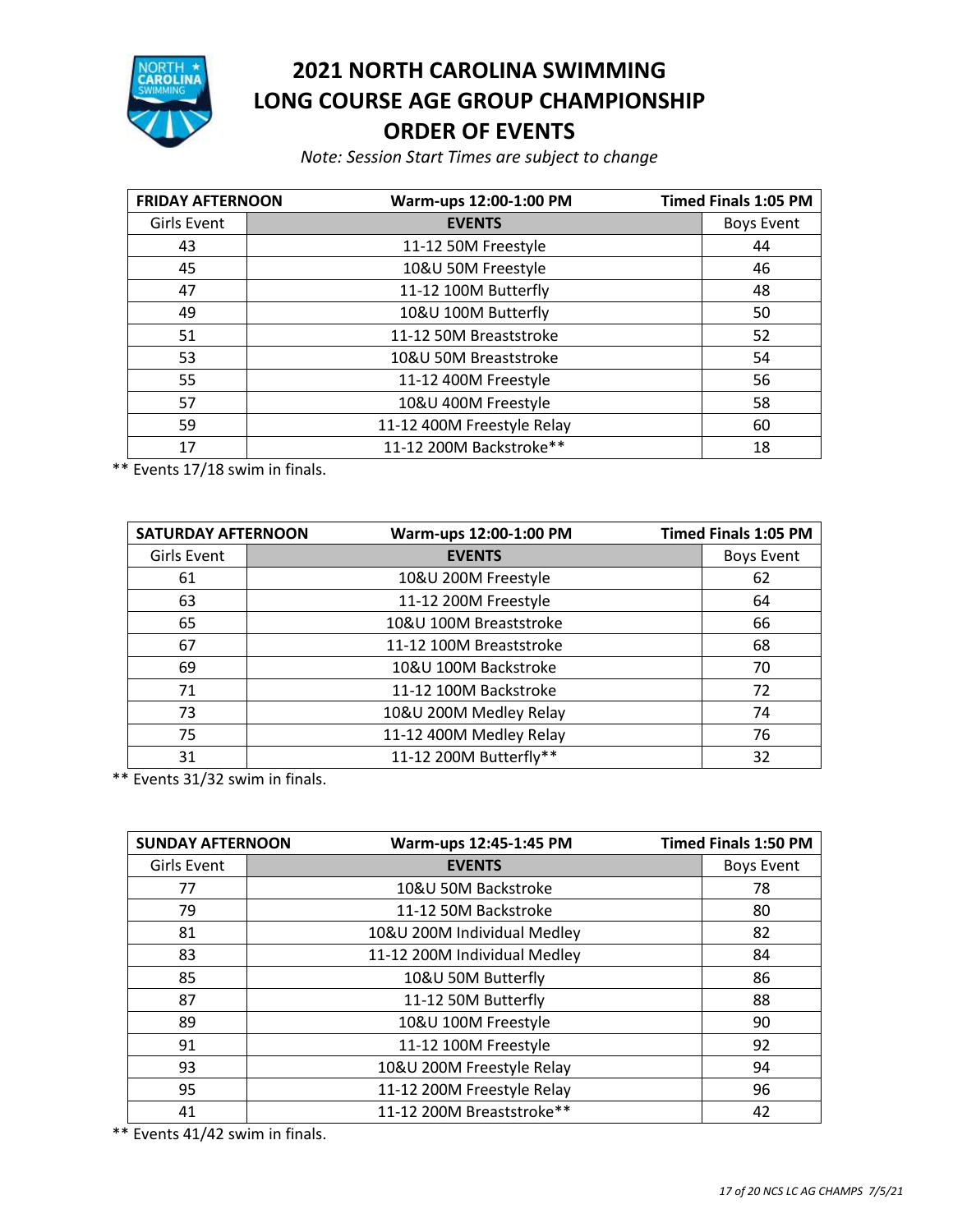

## **2021 NORTH CAROLINA SWIMMING LONG COURSE AGE GROUP CHAMPIONSHIP ORDER OF EVENTS**

*Note: Session Start Times are subject to change*

| <b>FRIDAY FINALS</b> | Warm-ups 5:00-5:55 PM              | Finals 6:00 PM    |
|----------------------|------------------------------------|-------------------|
| Girls Event          | <b>EVENTS</b>                      | <b>Boys Event</b> |
|                      | 13-14 200M Freestyle               | 8                 |
| 17/1                 | 11-12 200M Backstroke*             | 18/1              |
| 9                    | 13-14 100M Breaststroke            | 10                |
| 17/2                 | 11-12 200M Backstroke*             | 18/2              |
| 11                   | 13-14 100M Butterfly               | 12                |
| 17/3                 | 11-12 200M Backstroke*             | 18/3              |
| 13                   | 13-14 400M Individual Medley<br>14 |                   |
|                      | 10-minute break                    |                   |
| 15                   | 13-14 400M Freestyle Relay**       | 16                |
| $17/4+$              | 11-12 200M Backstroke*             | $18/4+$           |

\*Heats 4+ swim at the end of finals unless announced differently. If both 11-12 heats are empty, a 5-minute break will be observed instead.

\*\*The fastest heat of relay teams (girls & boys) will swim in finals.

| <b>SATURDAY FINALS</b> | Warm-ups 5:00-5:55 PM         | Finals 6:00 PM    |
|------------------------|-------------------------------|-------------------|
| Girls Event            | <b>EVENTS</b>                 | <b>Boys Event</b> |
| 19                     | 13-14 200M Butterfly          | 20                |
| 31/1                   | 11-12 200M Butterfly*         | 32/1              |
| 21                     | 13-14 50M Freestyle           | 22                |
| 31/2                   | 11-12 200M Butterfly*         | 32/2              |
| 23                     | 13-14 200M Breaststroke<br>24 |                   |
| 31/3                   | 11-12 200M Butterfly*         | 32/3              |
| 25                     | 13-14 100M Backstroke         | 26                |
| 27                     | 13-14 400M Freestyle<br>28    |                   |
|                        | 10-minute break               |                   |
| 29                     | 13-14 400M Medley Relay**     | 30                |
| $31/4+$                | 11-12 200M Butterfly*         | $32/4+$           |

\*Heats 4+ swim at the end of finals unless announced differently. If both 11-12 heats are empty, a 5-minute break will be observed instead.

\*\*The fastest heat of relay teams (girls & boys) will swim in finals.

| <b>SUNDAY FINALS</b><br>Warm-ups 5:15-6:10 PM |                              | Finals 6:15 PM    |
|-----------------------------------------------|------------------------------|-------------------|
| Girls Event                                   | <b>EVENTS</b>                | <b>Boys Event</b> |
| 33                                            | 13-14 1500M Freestyle**      | 34                |
| 41/1                                          | 11-12 200M Breaststroke*     | 42/1              |
| 35                                            | 13-14 100M Freestyle         | 36                |
| 41/2                                          | 11-12 200M Breaststroke*     | 42/2              |
| 37                                            | 13-14 200M Backstroke        | 38                |
| 41/3                                          | 11-12 200M Breaststroke*     | 42/3              |
| 39                                            | 13-14 200M Individual Medley | 40                |
| $41/4+$                                       | 11-12 200M Breaststroke*     | $42/4+$           |

\*Heats 4+ swim at the end of finals unless announced differently. If both 11-12 heats are empty, a 5-minute break will be observed instead.

\*\*The fastest heat of girls & boys 1500 swim in finals. All others swim in prelims. Swimmers must provide counters.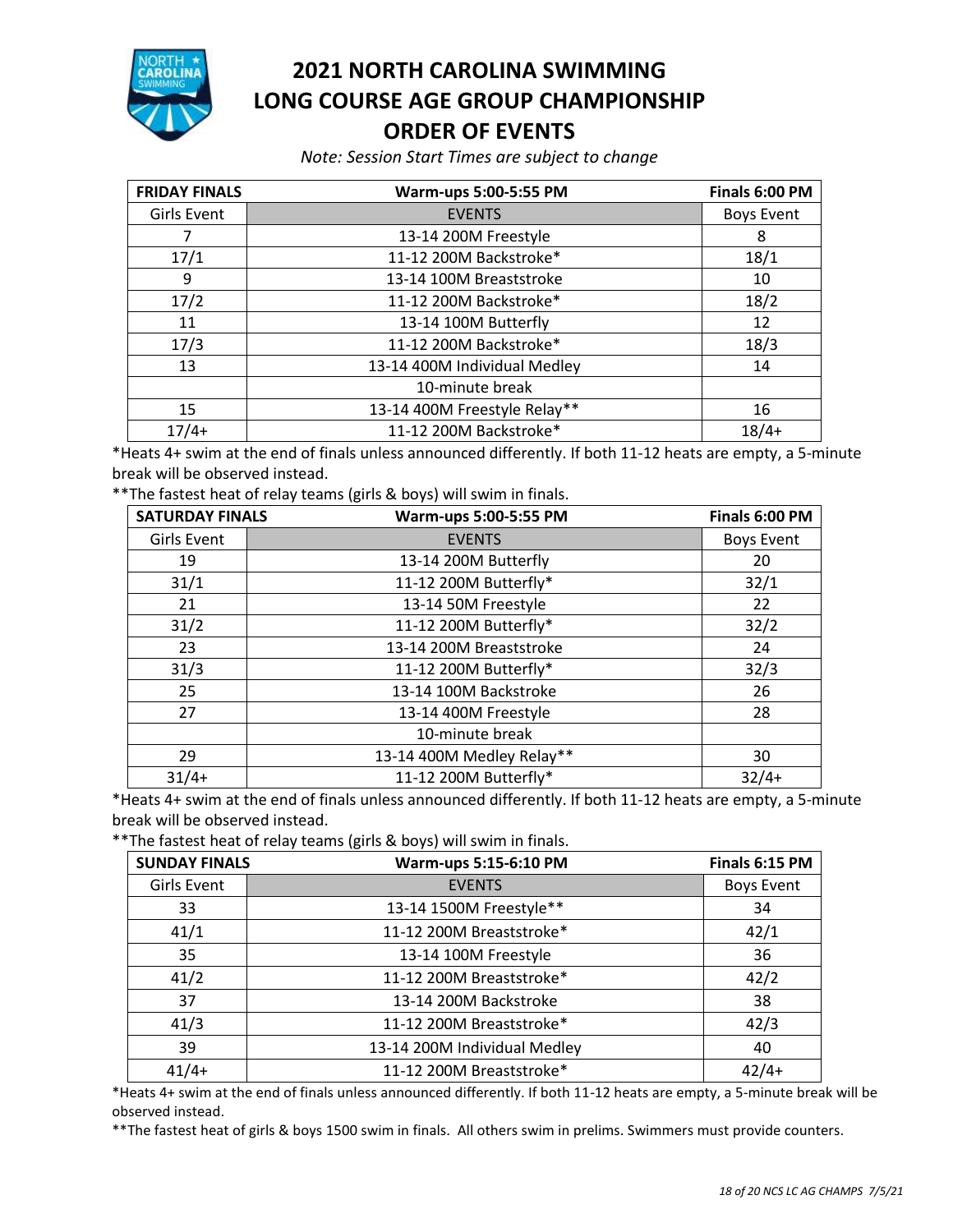### **2021 NORTH CAROLINA SWIMMING LONG COURSE AGE GROUP CHAMPIONSHIP MANDATORY Entry Fee Summary Report and Waiver**

| Club Name                           |                                                                                         |
|-------------------------------------|-----------------------------------------------------------------------------------------|
| Club Code                           |                                                                                         |
| Address                             |                                                                                         |
| <b>Head Coach</b>                   |                                                                                         |
| Name                                |                                                                                         |
| Email                               |                                                                                         |
| Cell Phone                          |                                                                                         |
|                                     | Main Coach Contact to receive ALL Meet Communications during meet if not the Head Coach |
| Name                                |                                                                                         |
| Cell Phone                          |                                                                                         |
| <b>Other Coaches Attending Meet</b> |                                                                                         |
| Name                                |                                                                                         |
| Name                                |                                                                                         |
| Name                                |                                                                                         |
| Name                                |                                                                                         |
| <b>Name</b>                         |                                                                                         |

I certify that all coaches identified above are currently certified and registered as coaches with USA Swimming, Inc. and will be certified and registered as coaches during the meet dates and will be directly responsible for the swimmers entered in this meet during the conduct of the event, Thursday through Sunday.

Signature\_\_\_\_\_\_\_\_\_\_\_\_\_\_\_\_\_\_\_\_\_\_\_\_\_\_\_\_\_\_\_\_\_\_\_\_\_\_\_\_\_\_\_\_\_\_ Date\_\_\_\_\_\_\_\_\_\_\_\_\_\_\_\_\_\_\_\_\_\_\_

**Release Statement: USA SWIMMING, INC., NORTH CAROLINA SWIMMING, INC., Triangle Aquatic Center, TAC Titans, AND ALL EMPLOYEES AND REPRESENTATIVES OF THESE ORGANIZATIONS SHALL BE HELD FREE AND HARMLESS FROM ANY AND ALL LIABILITIES ON CLAIMS FOR DAMAGES ARISING BY REASON OF INJURIES TO ANYONE DURING THE CONDUCT OF THIS MEET.** 

**Make checks payable to TAC Titans and mail to Lana Sanders, TAC, 275 Convention Drive, Cary, NC 27511 or submit to the Meet Director with this form no later than the start of warmups on Thursday.** 

|                                                       | Number |                              | Fee |
|-------------------------------------------------------|--------|------------------------------|-----|
| # of Qualifying Swimmers                              |        |                              |     |
| # of Relay Only Swimmers                              |        |                              |     |
| # of On-Time and New Qualifier Individual Entries     |        | X \$6.00 each entry          | \$  |
| # of On-Time and New Qualifier Relay Team Entries     |        | X \$10.00 each relay entered | \$  |
| # of Late Individual Entries                          |        | X \$12.00 each entry         | \$  |
| # of Late Relay Entries                               |        | X \$20.00 each entry         | \$  |
| NCS Travel Fund (Qualifiers PLUS Relay Only swimmers) |        | X \$3.00 each swimmer        | \$  |
| <b>Facility Charge for Qualifiers</b>                 |        | X \$15.00 each swimmer       | \$  |
| Facility Charge for Relay Only swimmers               |        | X \$7.50 each swimmer        | \$  |
| Late Entry Fine (if assessed)                         |        | X \$50.00                    | \$  |
| <b>TOTAL AMOUNT DUE</b>                               |        |                              | \$  |